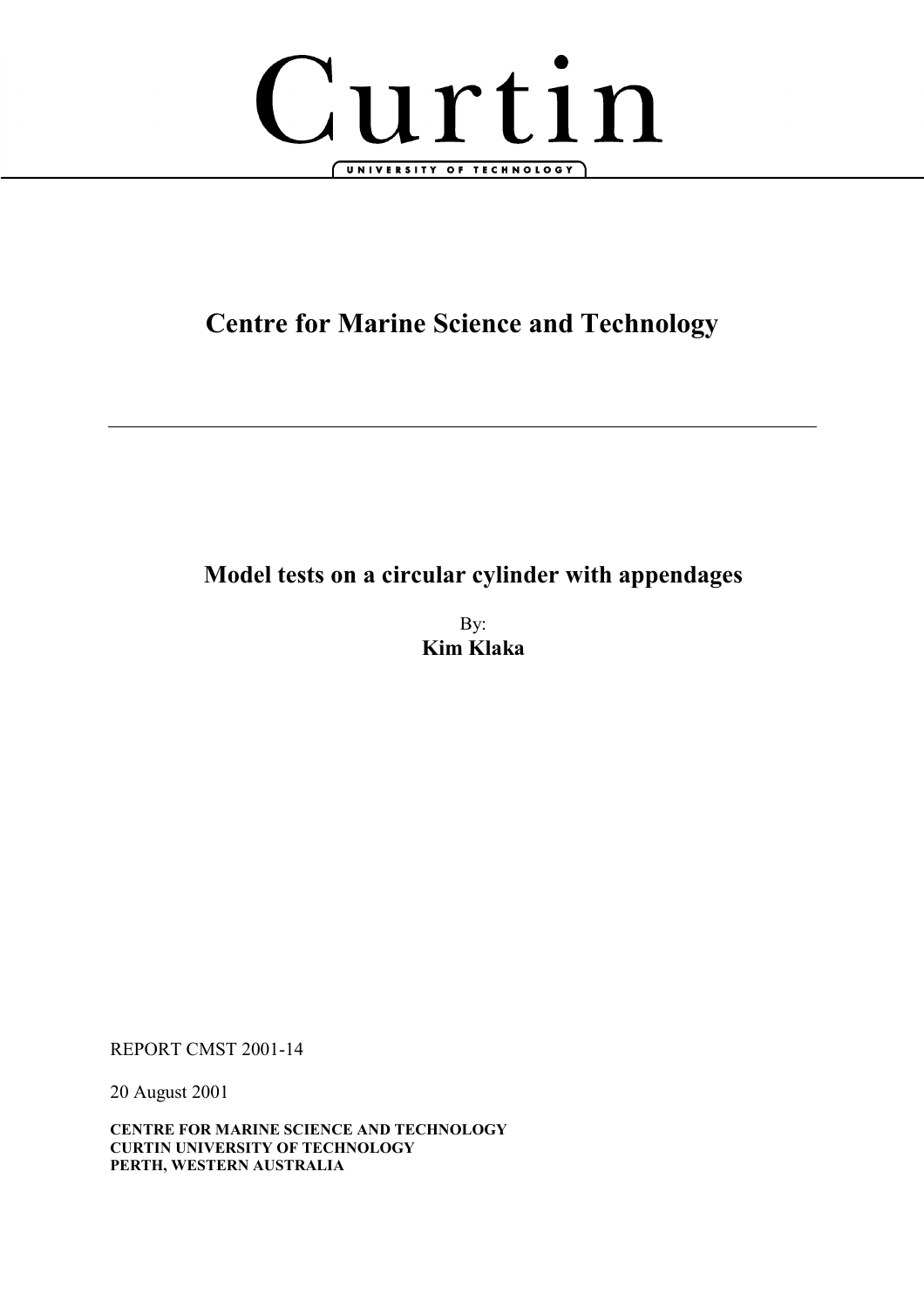# **MODEL TESTS ON A CIRCULAR CYLINDER WITH APPENDAGES**

The roll motion of a yacht operating at zero Froude number is being investigated. A preliminary step in the investigation is the identification of the factors exerting greatest influence on the motion. A time domain single dof roll simulation (SRM) has been written and a series of full scale trials have been conducted on a sailing yacht at anchor in waves and in calm water. The results indicated that the damping is dominated by appendage viscous and inertia forces. Coincidentally, this is the weakest part of the model in that there is a dearth of experimental data and numerical results for the geometries and environments under investigation. An experimental data set was required for validation of SRM. This was acquired from a set of experiments conducted in a wave basin on a partially restrained model at zero ship speed.

### **CONTENTS**

| 1 |     |  |
|---|-----|--|
| 2 |     |  |
| 3 |     |  |
| 4 |     |  |
| 5 |     |  |
|   | 5.1 |  |
|   | 5.2 |  |
|   | 5.3 |  |
|   |     |  |
|   |     |  |
|   |     |  |
|   |     |  |
|   | 5.4 |  |
|   | 55  |  |
| 6 |     |  |
|   | 6.1 |  |
|   |     |  |
|   |     |  |
|   | 6.2 |  |
|   | 6.3 |  |
|   | 6.4 |  |
|   | 6.5 |  |
|   | 66  |  |
|   |     |  |
|   |     |  |
|   | 6.7 |  |
|   | 6.8 |  |
| 7 |     |  |
| 8 |     |  |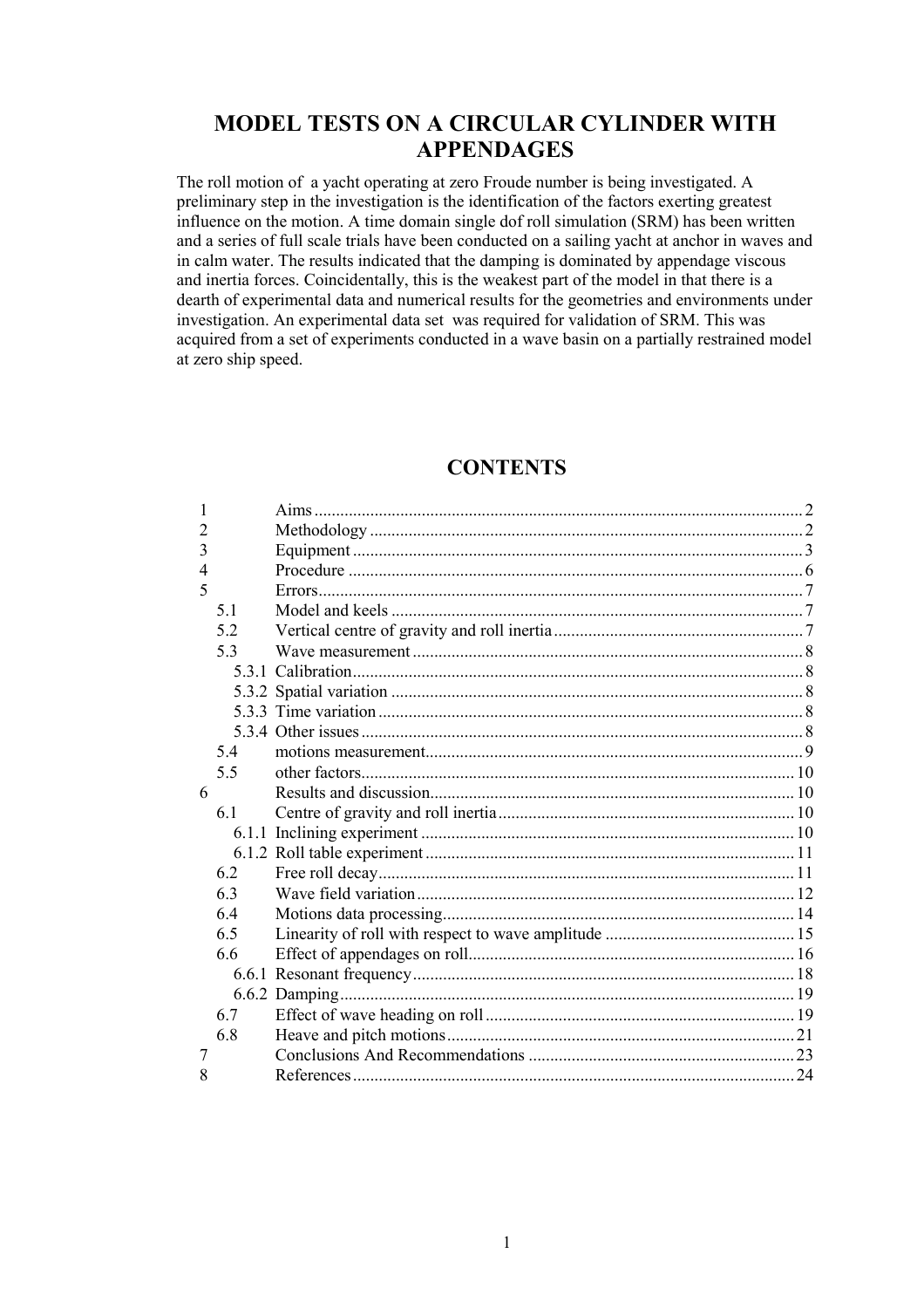## <span id="page-2-0"></span>1 AIMS

The aim of the test program was to generate validation data for numerical models for the prediction of yacht roll motion at zero speed, with particular reference to:

- size of underwater appendage
- cross-section of appendage
- linearity of response with respect to wave amplitude
- effect of wave heading.

## 2 METHODOLOGY

Two overriding considerations of the methodology were:

- the facilities used were new, the author being the first person to conduct quantitative tests in waves there.
- these were the first set of model tests in this research program, and as such were intended to be exploratory rather than definitive.

The first issue to be addressed was that of scaling. The appendage forces are a function of both Keulegan-Carpenter number (KC) and Reynolds number (Rn)

$$
KC = \frac{uT}{D}
$$

$$
Rn = \frac{uD}{V}
$$

where

 $u =$  velocity - relative velocity in this instance

- *T* = period of oscillation
- $v =$ kinematic viscosity

 $D$  = representative length (diameter for cylinders, chord for appendages)

Typical KC values for the appendages range from 0 to 10, with Rn of the order  $10<sup>3</sup>$ . Note that it is not possible to compare directly KC numbers for cylinders and flat plates, owing to the use of different reference lengths.

The full hull/appendage system and wave dynamics are subject to Froude number (Fn) scaling dependence.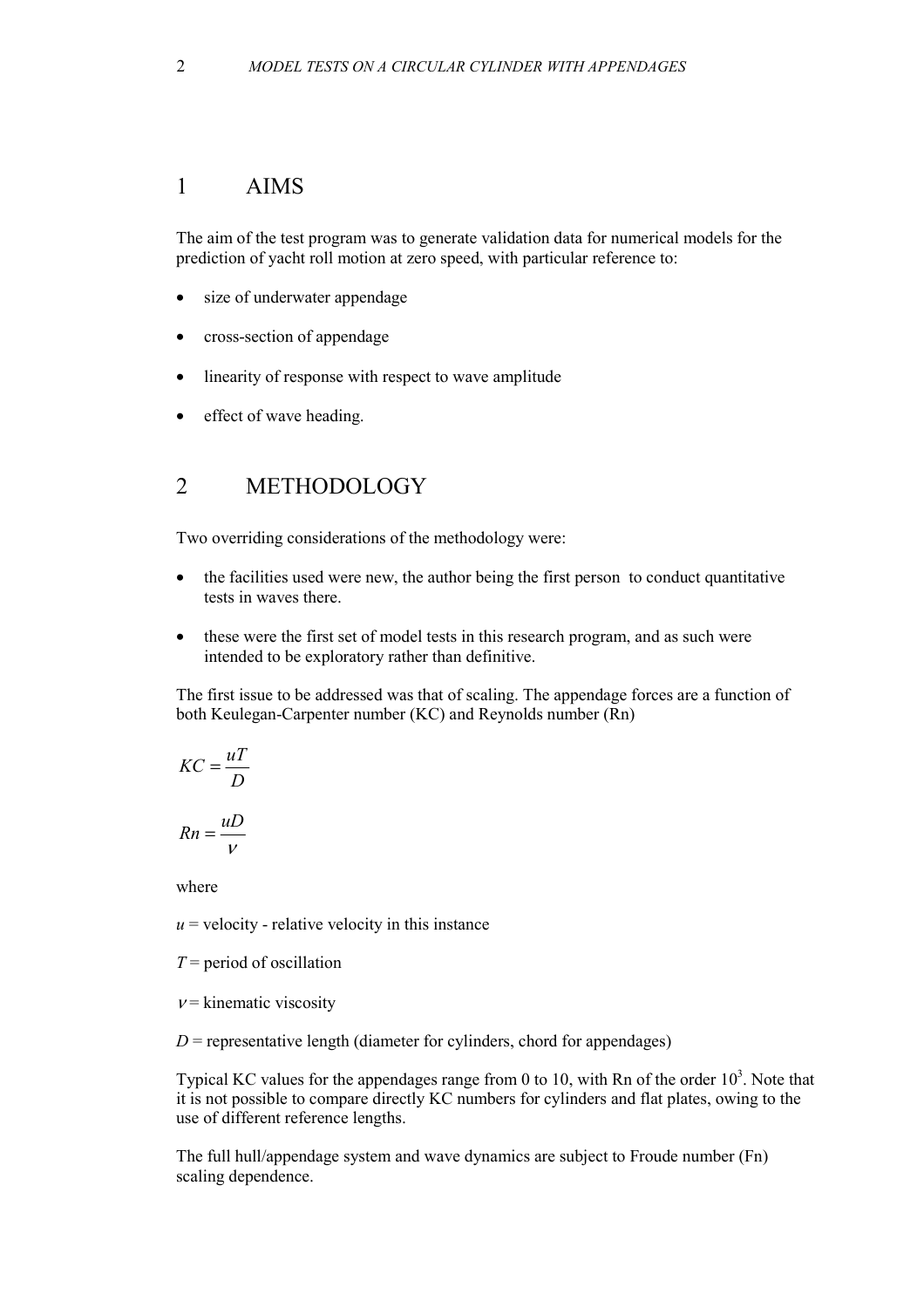<span id="page-3-0"></span>
$$
Fn = \frac{u}{\sqrt{gD}}
$$

Under Fn scaling the inertial effects and KC will be correctly scaled. Rn will change but the effects are considered negligible for the test geometry and environment under consideration.

The model tests were simplified by using a circular cylinder hull. This hull shape was chosen in order to minimise the wave damping and eddy damping. The canoe body draft was similar in characteristic dimensions to that for the yacht hull used in the full scale trials, in order to retain similar free surface and canoe body influences on the appendages. Three appendage geometries were investigated:

- a full depth rectangular flat plate
- a full depth rectangular aerofoil section keel.
- a half depth rectangular flat plate

The model was free to roll, pitch and heave, with the rig attachment points at the waterline to minimise roll moments caused by sway and yaw restraint. (The transverse metacentre of the circular cylinder model was very close to the waterline.)

There was no requirement for the model to meet any particular scale inertia or transverse stability, provided the values used lay within the bounds of any numerical modelling approximations and assumptions. Attempts were made to keep the roll RAO peak frequency within the range of wave frequencies available in the wave basin. This required the minimisation of roll inertia and maximisation of transverse GM. The variations in keel configuration resulted in small mass and buoyancy changes. Since the objective was to measure the hydrodynamic variations between keels, the mass was allowed to vary whilst keeping the flotation plane and natural roll frequency (in air) constant. The latter was achieved by moving small corrector masses transversely and vertically as required, whilst keeping any changes in roll inertia and transverse metacentric height to a minimum.

Testing was conducted in regular waves rather than irregular waves in the interests of experimental simplicity. The tests were conducted at constant wave amplitude rather than constant wave slope. If constant wave slope were used the amplitudes at the higher frequencies would be too small for accurate measurement. The maximum amplitudes used were determined from constraints of deck edge immersion and rig clearance over the model. Wave steepness was well below the limits for wave breaking.

Free roll decay tests were conducted for two reasons. Firstly, the data would prove useful for comparison with numerical simulation of unforced roll motion. Secondly, they would provide validation data for similar experiments. It is proposed to conduct such experiments at a local facility in the near future. Analysis of the free decay tests was by both the linear and classic (Froude) analysis (Lewis 1989).

### 3 EQUIPMENT

The model test basin at AMC was 35m long, 12m wide with depth adjustable from 0 to 1m, on a flat floor. The basin was equipped with a multi-element wavemaker, capable of producing normal and oblique regular waves, irregular 2-D long crested and 3-D short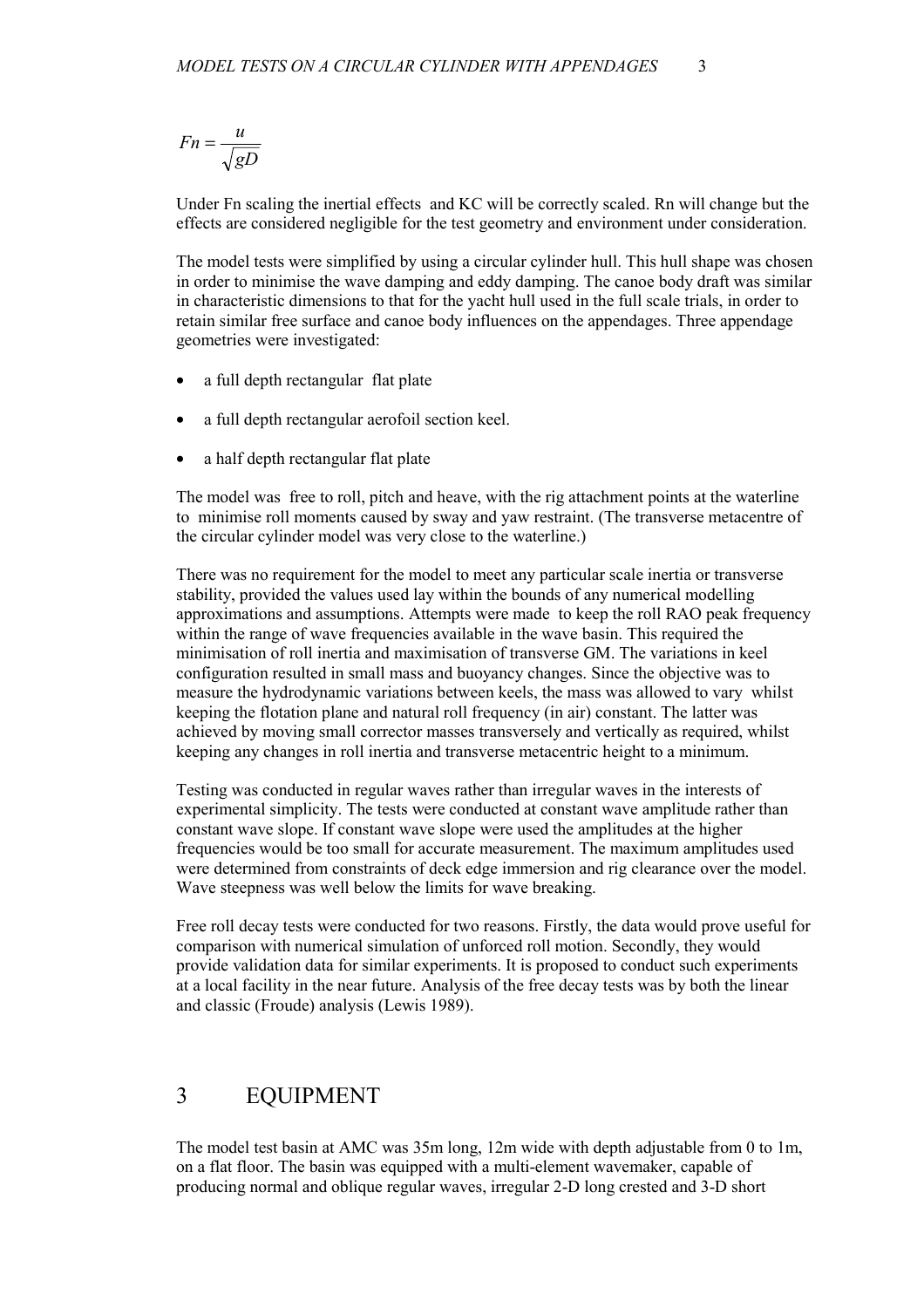crested waves. The wavemaker was controlled from a dedicated PC using proprietary software. A beach was situated at the downstream end of the basin. The basin sides were vertical.

The instrumentation for these experiments comprised 3 LVDTs and a wave probe. Additional wave probes were used in the preliminary calibration stage. Data acquisition was via signal conditioning and computer logging equipment provided with the facility.

The model was a circular cross section polyethylene stormwater drain pipe, 0.315m diameter and 1m long (*F[igure 3-1](#page-5-0)*). A hollow foam hemisphere was attached at each end to minimise viscous and free surface end effects. The hemispheres were truncated at deck level and were not strictly hemispheric below the waterline - major axis 315mm vertically and transversely and minor axis 300mm longitudinally. A plywood daggerboard case was installed, into which could be slotted one of the three keel configurations. The full and half depth keels were made of 6mm ply, 300m width , and exposed depth 300mm and 150mm respectively. The aerofoil section keel was made by adding a carefully shaped fairing to each face of the full depth flat plate keel. The foil was based on a NACA 0010 section with the aft portion thickened to accommodate a 6mm wide trailing edge. The plywood keels were held in place at deck level by rigid toggles. The model was ballasted with lead ingots held in by Plasticine. The keel-hull join was sealed with Plasticine and/or petroleum jelly. Two plywood platforms were built into the model to accept the rig attachment posts. The model was symmetric both longitudinally and transversely with the following minor exceptions:

the forward and aft attachment posts were of different mass



when the aerofoil keel was fitted, the leading edge was placed towards the bow.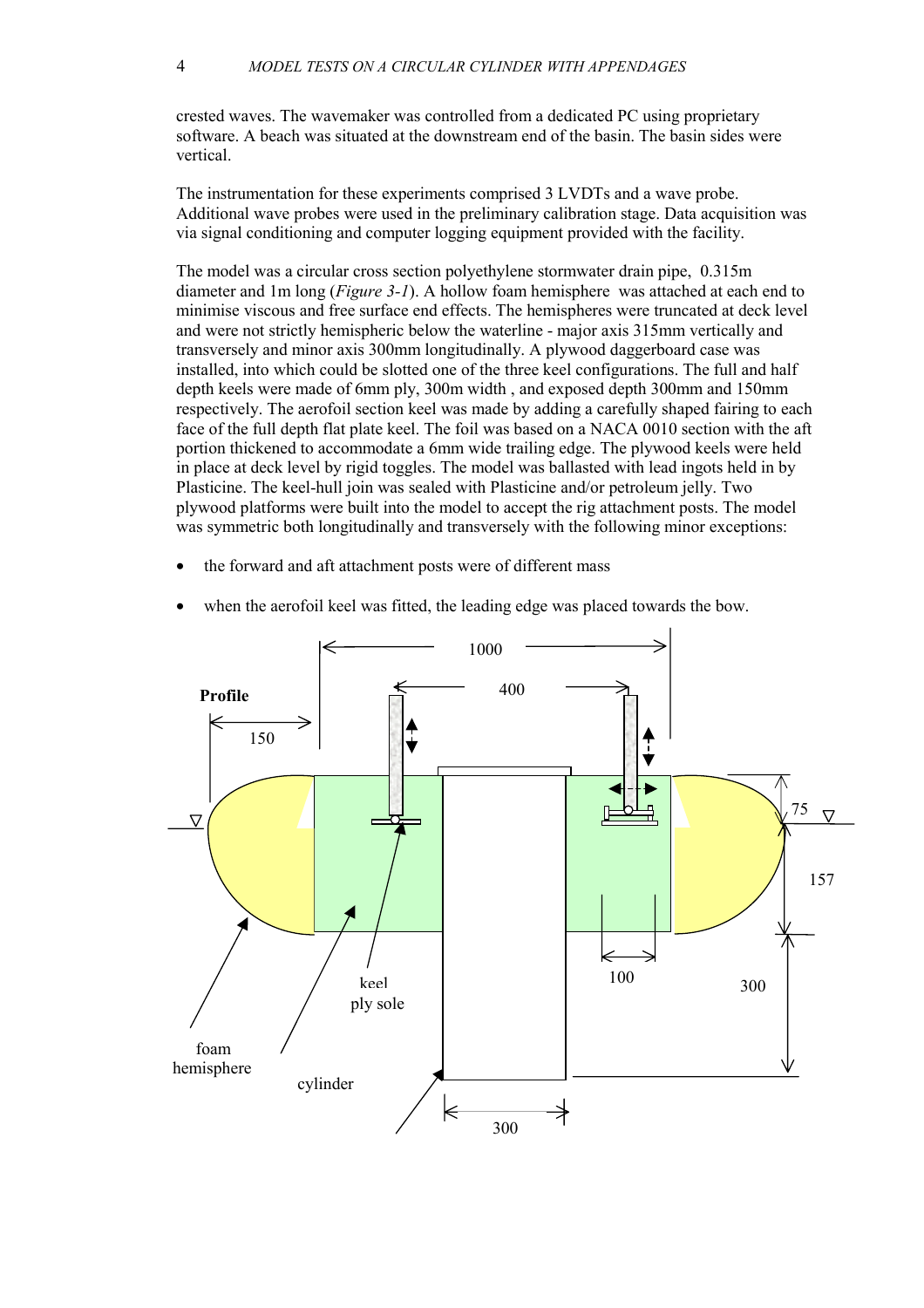<span id="page-5-0"></span>

*Figure 3-1.* model construction

When the keels were changed (always done out of the water), they were re-sealed and the model reballasted to maintain constant flotation waterline, transverse GM and roll inertia. The required ballast modifications were all calculated by spreadsheet, the changes being second or third order effects. The spreadsheet calculated values are shown in *Table 3-1*.

|                            | full depth keel | half depth keel | aerofoil keel |
|----------------------------|-----------------|-----------------|---------------|
| mass (Kg)                  | 47.12           | 46.85           | 48.42         |
| $GM_T(m)$                  | 0.0991          | 0.0998          | 0.0968        |
| $BM_T(m)$                  | 0.072           | 0.073           | 0.070         |
| $M$ below WL $(m)$         | $-0.0041$       | $-0.0063$       | 0.0042        |
| VCG below WL (m)           | 0.0950          | 0.0935          | 0.101         |
| Ixx (Kg m2)                | 0.193           | 0.193           | 0.195         |
|                            |                 |                 |               |
| nat. roll freq in air (Hz) | 2.50            | 2.50            | 2.49          |
| moveable ballast (Kg)      | 1.71            | 1.71            | 1.71          |
| transverse location (m)    | 0.1             | 0.12            | 0.0           |
| vertical location below    | $\mathbf{0}$    | $-0.02$         | 0.025         |
| WL(m)                      |                 |                 |               |
|                            |                 |                 |               |

*Table 3-1.* model variations - calculated by spreadsheet

The attachment rig for holding the model in the basin consisted of two box-frame support tables, made of approximately 50mm square steel section, each of length 1.5m, width 1m and height 1m. These were placed on the basin floor approximately 3m apart. Two heavy section alloy beams bridged these tables, with the model attachment system and LVDTs connected to the beams. The uprights of the steel tables therefore penetrated the free surface slightly ahead and behind the model, approximately one ship length cross-stream from the model. An earlier rig design which cantilevered the model from a downstream attachment system proved to be too flexible.

The mass of the attachment posts was included in the model mass; their mass moments in roll were not included because they were connected by ball bearings at the waterline (the effective roll pivot point).

**Plan**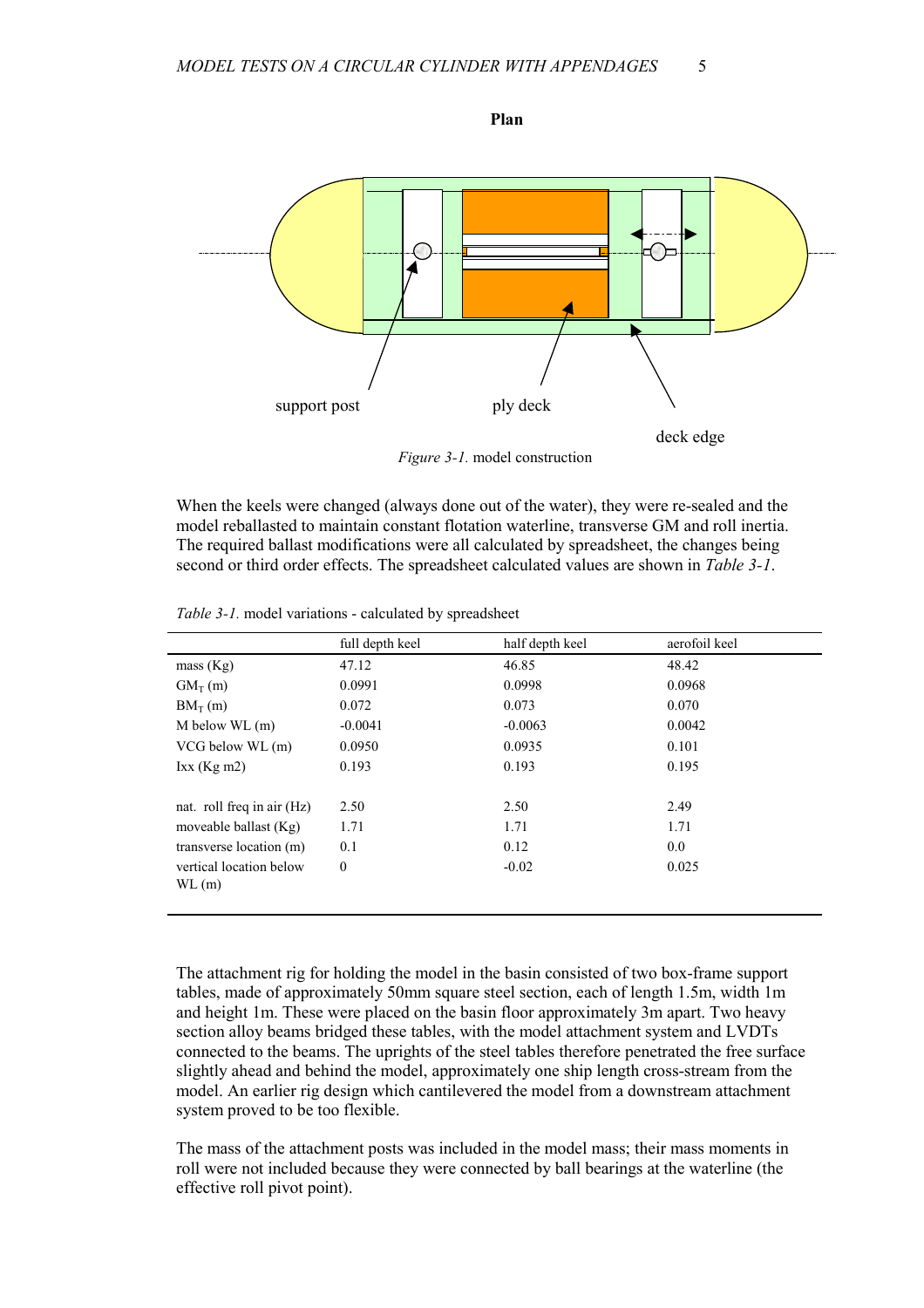# <span id="page-6-0"></span>4 PROCEDURE

Two wave calibrations were first conducted using an array of 5 wave probes mounted across the basin located 10.8m downstream from the wavemaker . The probes were positioned at 1m spacing, the first probe being 2.5m from the basin side. They were calibrated statically using the basin's in-house software.

The model was weighed and ballasted to the correct waterline based on the spreadsheet calculations, then launched and checked visually against the marked waterline. Next, the model was installed in the first instance across the basin 11.5m downstream of the wavemaker and 5.82m from the working side of the basin i.e. at just under half the basin width, bow away from the working side. The wave probe used during the model experiments was located 0.51m from the side wall and 0.035m downstream of the model (later 0.03m for the oblique wave tests). The LVDTs were calibrated statically. All channels were acquired digitally at 100Hz for 30 seconds without filtering or amplification, and the data stored on floppy disks. This ensured that the (much shorter length of) uncontaminated signal was captured (see [6.3\).](#page-12-0) 

The procedure for each run was to program the wavemaker, acquire the zero datum for all recording channels, run the wavemaker, then start acquiring data once the waves reached the model. The wave maker was ramped down on completion of the acquisition and the waves allowed to die down before the next run - generally about 20 minutes later. The instruments were recalibrated at the beginning of each day and when a measurement problem was suspected.

On completion of the beam sea tests, the support tables and attachment system were moved so as to align the model 120 degrees to the waves (following seas defined as 0 degrees). A number of runs were also conducted in calm water to measure the free roll decay and to carry out an inclining experiment. Heel angles in the latter were measured using the LVDTs. Water temperature and water depth were recorded at intervals throughout the experiments.

Photos and video footage were taken at various times during the tests.

At the end of the tests the model was re-weighed then mounted on a roll table, and the vertical centre of gravity and roll inertia were measured. The roll table comprised a frame on which the model sat, pivoting about a longitudinal axis. A mass could be moved along a rod perpendicular to the axis for trimming purposes. The mass was first shifted to a point such that the VCG of the frame (without model) was at the axis, as determined by balancing. The model was then placed on the frame, care being taken to align it in heel, sway and yaw. The vertical (heave) position of the model was then adjusted until the total VCG was again at the axis. The distance from the waterline to the axis was recorded as the VCG of the model.

The roll inertia of the model was found by assuming the system to be an undamped single degree of freedom system. The trimming mass was moved through a measured distance and the period of oscillation measured for the model plus frame. The model was then removed and the period measured for the frame only. The roll inertia of the model was found from

$$
I_{xx} = \frac{gmd(T_2^2 - T_1^2)}{4\pi^2}
$$

where

 $I_{xx}$  = roll moment inertia

 $g =$  acceleration due to gravity

 $m =$ trim mass

 $d =$  distance trim mass is moved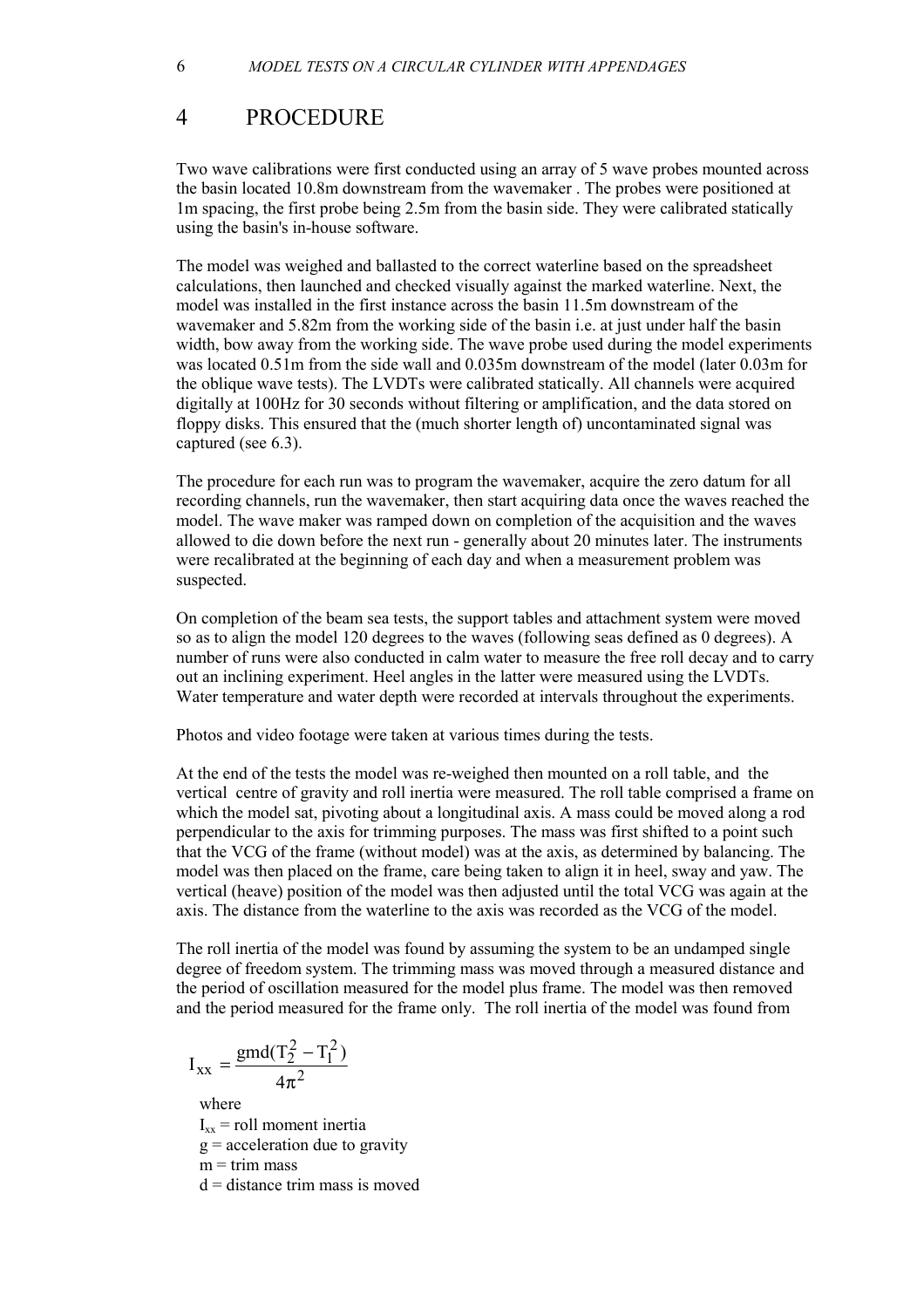<span id="page-7-0"></span> $T_2$  = period of table+model  $T_1$  = period of table

The pitch inertia was not measured.

# 5 ERRORS

## **5.1 Model and keels**

The three main sources of error in the model were:

#### *hull twist*

During construction it was not possible to constrain entirely the torsion inherent in the polyethylene pipe. This became evident when ballasting the model to its flotation waterline. There was a transverse discrepancy of 1.5mm between the water levels forward and aft, representing a twist of 0.3° over the length of the model. Whilst this did not impact significantly on the geometry, the hull being circular section and the keel being upright relative to the mean twist angle, the longitudinal distribution of ballast was difficult to replicate accurately. The effect of this on the results is not readily quantified.

#### *keel warp*

During construction a chordwise camber of up to 1% developed in the keels, though this effect diminished on immersion in water. A method of estimating the error induced has not yet been identified.

#### *water absorption*

The main hull of the model did not leak but there was an air gap of up to 2mm between the hull ends and the hemispherical end pieces. There was also an 8mm diameter hole inside the end pieces along the longitudinal axis on the waterline. Whilst these were sealed with filler and plasticine, the quantity of water dripping from the model when removed from the water implied that the seal was not 100% effective. The main error this would have created was on the transverse second moment of the waterplane, with a reduction of up to 0.4%

Water absorption of the model itself can be estimated from change in model mass throughout the experiments. The mass of the model with full keel was  $46.92Kg$  at the start of experiments and 47.07Kg at the end. The discrepancy of 0.3% is probably due to water absorption. The scales used showed readings repeatable to +-0.005Kg.

# **5.2 Vertical centre of gravity and roll inertia**

The VCG determined from the roll table experiment was 2.7% higher than the figure obtained from the inclining experiment. The VCG calculated by spreadsheet was a further 2.6% higher. Variations in spreadsheet calculation of BM of up to 3% were evident, depending on integration approximations made. Variations in the mass moment of inertia calculation were considerable. The inclining experiment analysis required hydrostatic data from the spreadsheet (see 6.[1.1\)](#page-10-0), so those estimates were not independent. The heel angles measured during the inclining experiment were repeatable to within  $0.2^{\circ}$  (0.75%), with 95%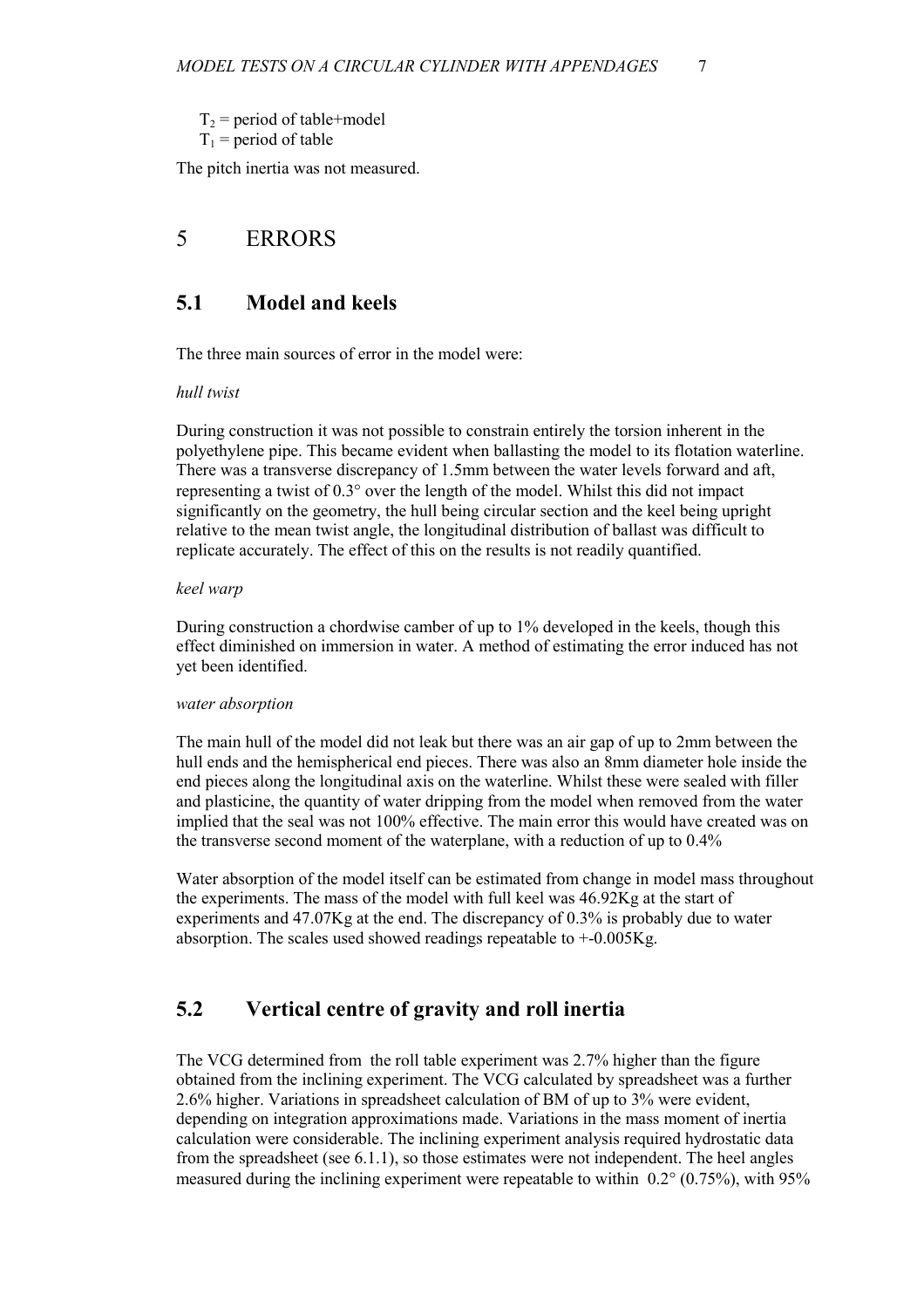<span id="page-8-0"></span>confidence limits of  $0.1^{\circ}$  in the time series. The applied moment was accurate to within 1%. The errors in the roll table measurement were mainly due to alignment of the model and friction in the bearings. No estimate of these errors was made.

The measured roll inertia was  $0.0604$  Kgm<sup>2</sup>. The timed periods were repeatable to within 3% (*[Table 6-2](#page-11-0)*), the mass measured to within 0.3% and the distance moved 10%. When these errors were propagated through the calculation, the estimated error in the inertia was  $25.5\%$ . The spreadsheet estimate of inertia was 0.193 Kgm<sup>2</sup>. This is a 300% difference, probably due to an error on the roll table experiment (see 6[.1\).](#page-10-0) 

### **5.3 Wave measurement**

#### **5.3.1 Calibration**

The data acquisition system did not record the raw calibration data, but displayed it on the screen. The figures for two calibration sets were written down from the screen display and processed in a spreadsheet. The 95% confidence limits of the calibration data were +- 0.31mm for the wave probe used throughout the tests. This amounts to 2.2% error for the median wave standard deviation used.

#### **5.3.2 Spatial variation**

*[Figure 6-2](#page-12-0)* shows the spatial differences at a high frequency. The variations are  $+3\%$  about the mean value. Up to half of this may be attributable to the calibration error described above. The variation at other frequencies and amplitudes is not known.

The phase angles of the wave probes were found to differ between each other by less than +- 3°.

#### **5.3.3 Time variation**

The time variation was assessed by calculating the standard deviation of the surface elevation for 6 different data segments within a typical run. At 0.5 Hz (run 10) they varied by  $+$  - 2.7%. At 0.8 Hz (run 7) they varied by  $+$ -1%. The amplitude varied by 14% and 4% respectively.

#### **5.3.4 Other issues**

The uprights of the attachment rig tables protruded through the free surface, resulting in wave diffraction. However, the diameter/wavelength ratio was always less than 0.03 so the effects were small.

Run-up on the wave probes would introduce errors, particularly in phase measurements. However, the presence of this error source was not investigated.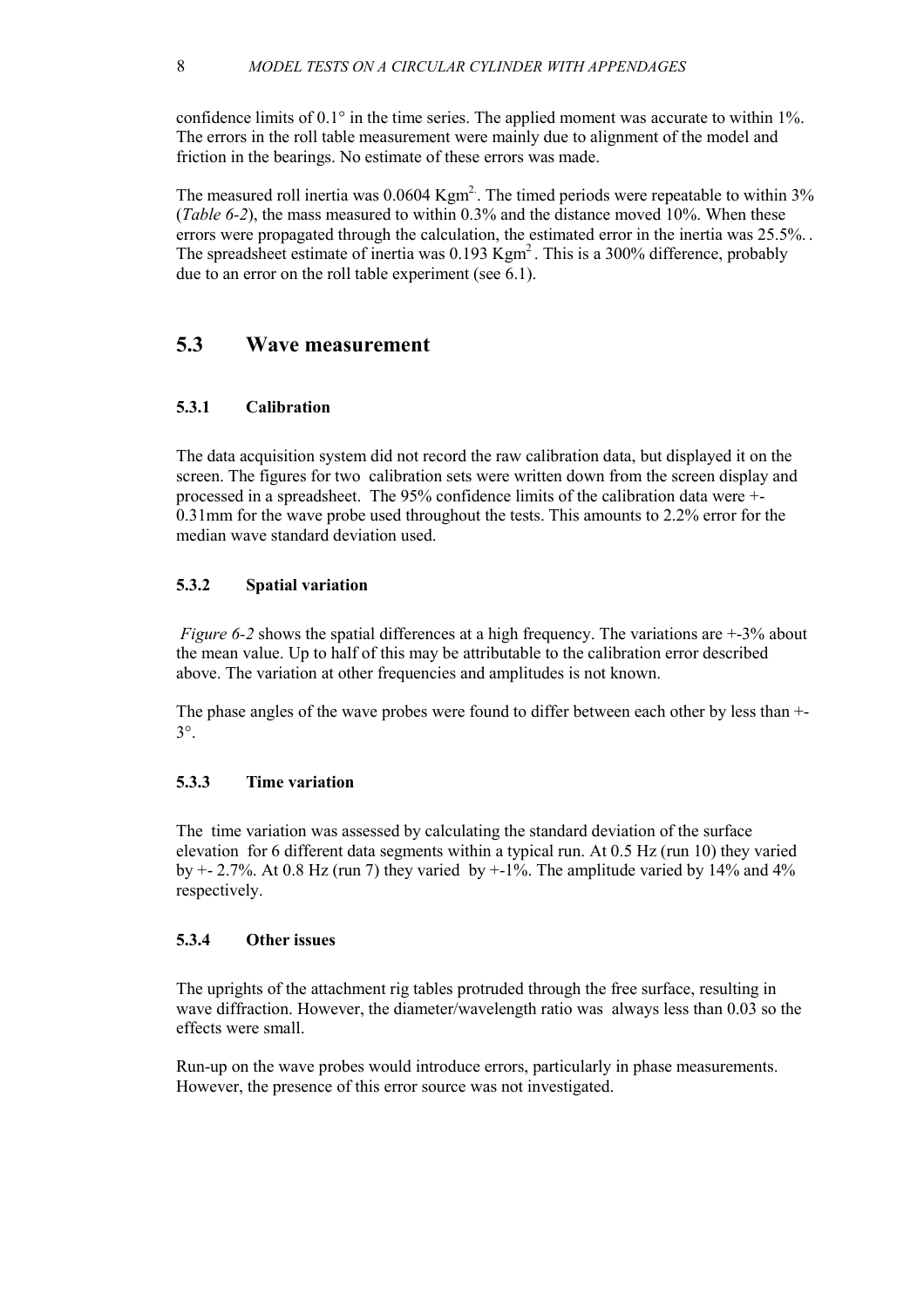### <span id="page-9-0"></span>**5.4 motions measurement**

 The 95% confidence limits of the static calibration data were +-0.4mm and +- 0.48mm for the port and starboard LVDTs respectively i.e  $+$ -0.2 $^{\circ}$  roll. This amounts to 3.5% error for the mean roll standard deviation. The error induced by time variation was assessed by calculating responses for 6 different data segments within a typical run. At 0.5 Hz (run 10) the roll RAO varied by +-2.3% over the segments. At 0.8 Hz (run 7) the roll RAO varied by  $+1.7\%$ .

It was noted that the LVDT signal contained a 12Hz and 43 Hz noise, with standard deviation varying from unmeasurably small at mid range to 0.14mm at 70% full scale deflection. *Figure 5-1* shows the signal from the starboard LVDT when it is disconnected from the model and fixed at 70% full scale deflection. The zero datum for the LVDTs was often near 50% fsd. This resulted in up to 3% error (95% confidence limits) in the roll motion, depending on the motion frequency and amplitude.



*Figure 5-1.* stbd LVDT noise - zero datum is at 70% f.s.d.

It was observed that the LVDT strings went slack at the upper limit of travel on run 34 due to friction in the barrel. This problem was rectified and the run conditions repeated. The difference in roll RAO was 4%. This phenomenon was not noticed in other runs. The overall error (95% confidence limits) for the roll and heave motion RAOs is estimated as +-7%. The percentage errors in pitch motion are an order of magnitude greater, owing to the small absolute values of motion.

The error in measuring the downstream separation distance of the model and the wave probe was  $+5$ mm This translates to a phase error ranging from 1.2° at 1 Hz to 0.3° at 0.5Hz. Larger phase errors are likely to have resulted from the noise in the LVDT signals. Wave probe run-up would also have contributed to phase errors. The programmed wave frequencies were correct to +-0.5%. If this were considered a direct phasing error it would amount to  $+18^{\circ}$ . The frequency distribution of the phase angles near the motion spectral peak implied that errors of this magnitude were present.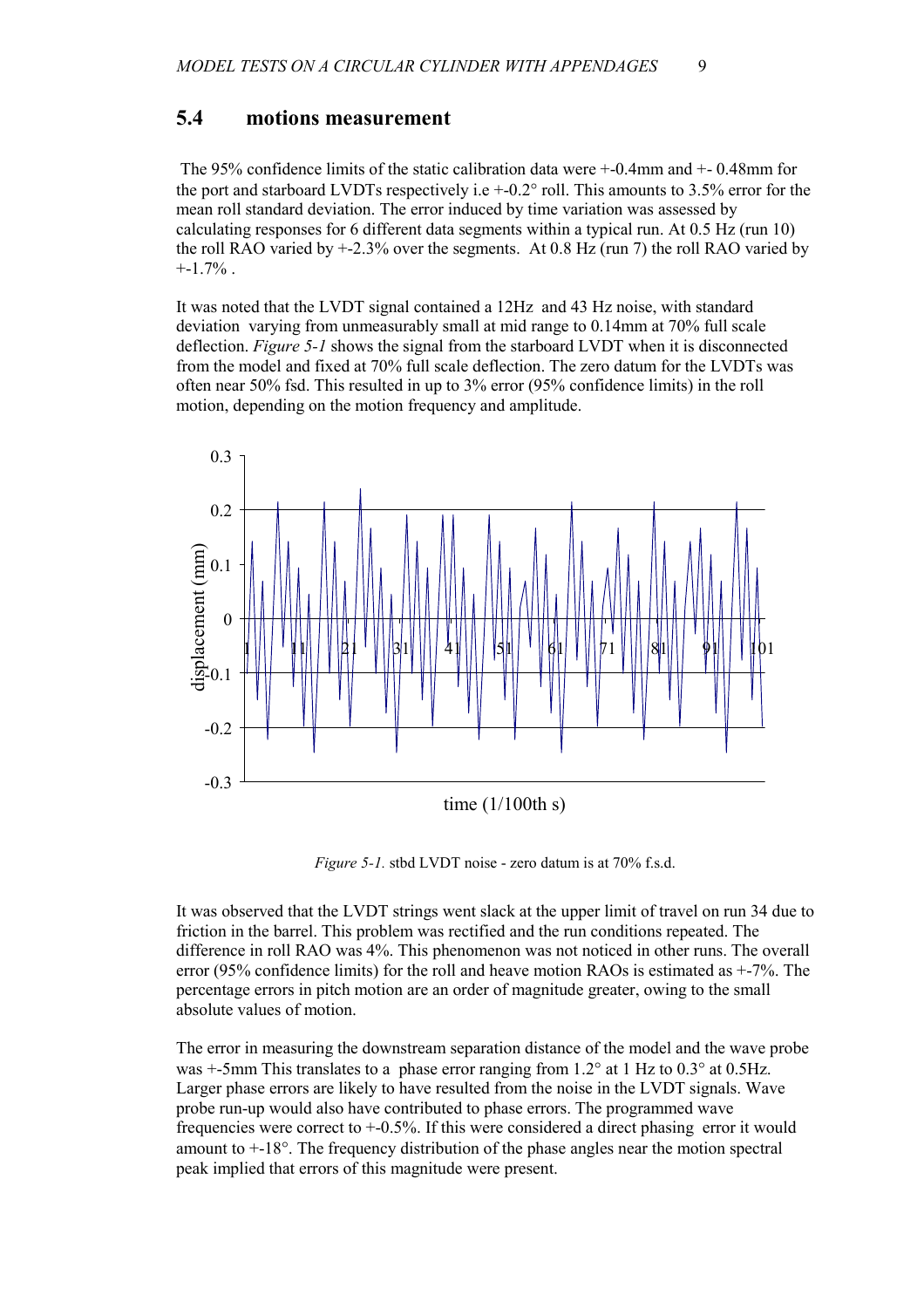<span id="page-10-0"></span>For waves which are nonlinear, the linear dispersion relationship

 $\omega^2 = g k(tanh(kd))$ 

should include a nonlinear correction of  $1+ka^2$  (O'Dea, Powers & Zselecsky 1992)

where

 $\omega$  = wave radial frequency

 $k$  = wave number

 $d$  = water depth

a = amplitude of wave first harmonic

This corresponds to a maximum error of  $1.5\%$  (5°), for the tests conducted at 0.03m wave amplitude. This reduces to less than  $0.6\%$  (2°) for the wave amplitude of 0.02m used for the majority of the tests.

Overall phase errors are estimated at 20° (5%).

### **5.5 other factors**

Water temperature of 15°C varied by 1°C over the period of the tests.

The location of the model in the tank was measured to within +-0.1m. This translates to a wave heading error of  $+$ - 0.5°.

The water depth was measured several times during the experiment at various positions in the tank. The maximum variations were  $+3$ mm (0.4%).

## 6 RESULTS AND DISCUSSION

### **6.1 Centre of gravity and roll inertia**

The vertical centre of gravity was estimated by two independent methods - inclining experiment and roll table.

#### **6.1.1 Inclining experiment**

The inclining experiment was conducted with the full depth keel attached. The mean heel angles were as shown in *T[able 6-1](#page-11-0)* below.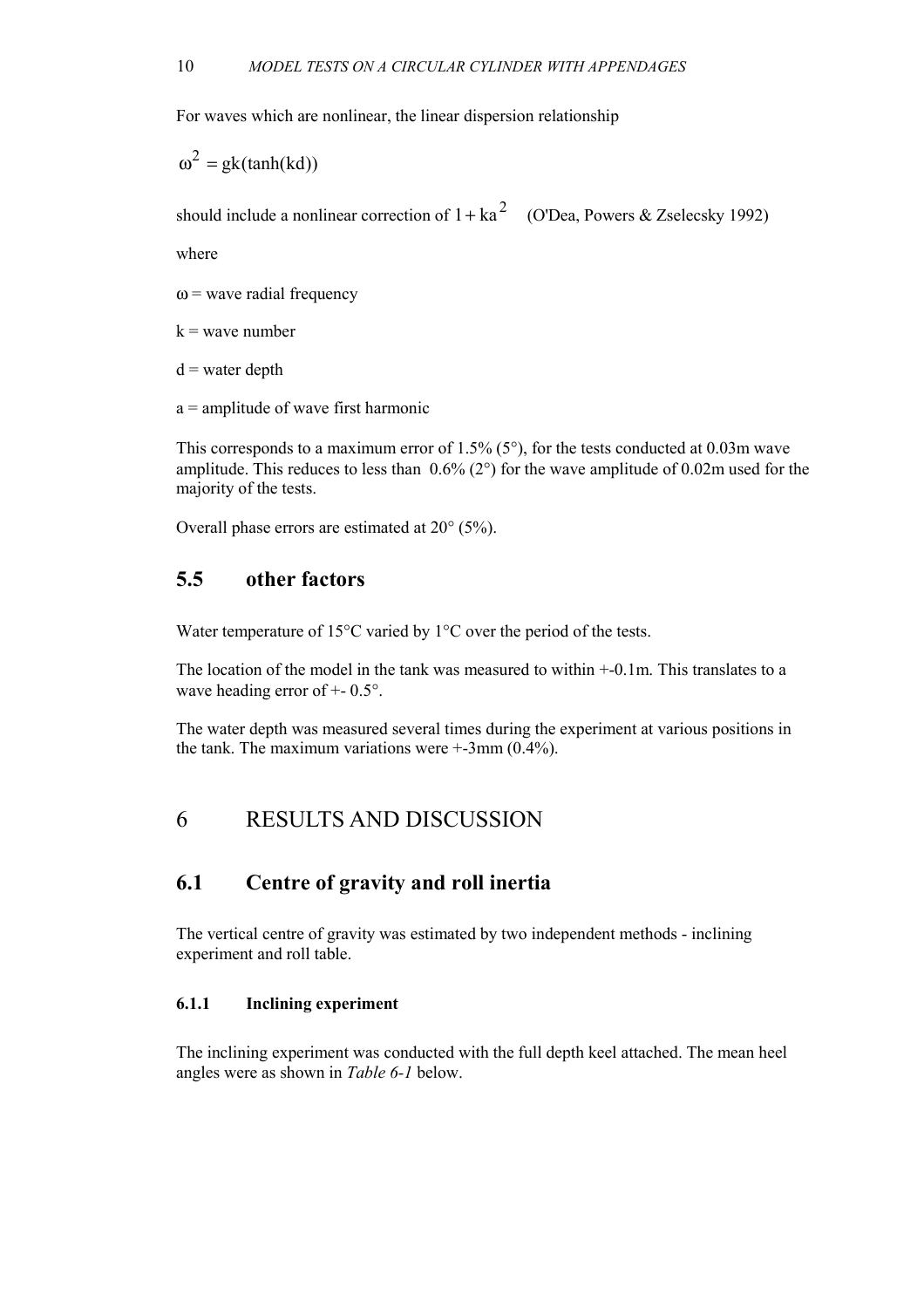<span id="page-11-0"></span>*Table 6-1.* inclining experiment results

| run number                  | 42    | 43    | 44    |
|-----------------------------|-------|-------|-------|
| mass moved $(Kg)$           | 0.82  | 0.82  | 0.82  |
| transverse shift (m)        | 0.0   | 0.25  | 0.0   |
| heel angle $(°)$            | 6.740 | 4.079 | 6.742 |
| 95% confidence limits $(°)$ | 0.11  | 0.08  | 0.09  |
|                             |       |       |       |

The resulting mean heel angle of 2.66° yielded a transverse GM of 0.094m. Using the spreadsheet-calculated BM value in *T[able 3-1](#page-5-0)*, the VCG was 0.090m below the waterline. The spreadsheet-calculated value of VCG was 0.095m below the waterline.

#### **6.1.2 Roll table experiment**

The VCG of the model with half depth keel was found to be 0.0925m below the waterline from the roll table experiment. This compares with the spreadsheet calculated value of 0.0935m. The inertia oscillation results for the model are shown in *Table 6-2*, with a trim mass of 1.866Kg moved through 0.10m. Note that this was for the model without the attachment posts. The roll inertia of the attachment posts was negligible because they were hinged at the waterline (effectively the roll centre).

| Table 6-2. roll table oscillation periods |  |  |
|-------------------------------------------|--|--|
|-------------------------------------------|--|--|

| time (s) model + table; for 5 oscillations | time (s) table only; for 10 oscillations |
|--------------------------------------------|------------------------------------------|
| 12.7                                       | 22.72                                    |
| 12.85                                      | 22.74                                    |
| 12.78                                      | 23.03                                    |
| mean period = $2.553$                      | mean period $= 2.283$                    |

The results yielded a roll inertia estimate of  $0.0604$  Kgm<sup>2</sup> using the method described in section [4. T](#page-6-0)he spreadsheet estimate of inertia was  $0.193$  Kgm<sup>2</sup>. This is a 300% difference. A subsequent bifilar suspension experiment was conducted for the unballasted model, the results of which agreed with the spreadsheet estimate within 6%. It is concluded that an error was made in the roll table experiment

## **6.2 Free roll decay**

Roll decay tests were conducted for two runs with full depth keel. The time series are shown in *[Figure 6-1](#page-12-0)*. Whilst the natural periods agree closely, the damping differs between the two runs. Neither the Froude nor the linear analysis yielded consistent results, the values determined being highly sensitive to the segment of the data set used. Mean values and range are given in *Table 6-3*. The differences are quite possibly due to non-linearities introduced through the different initial heel angles for each run.

|                   | mean period $(s)$ |       |       |         |  |
|-------------------|-------------------|-------|-------|---------|--|
| run $17$ - mean   | .70               | 0.309 | l.04  | $-2.44$ |  |
| run $18$ - mean   | .57               | 0.183 | 0.684 | $-1.78$ |  |
| error range $+$ - |                   | 0.15  | 0.7   |         |  |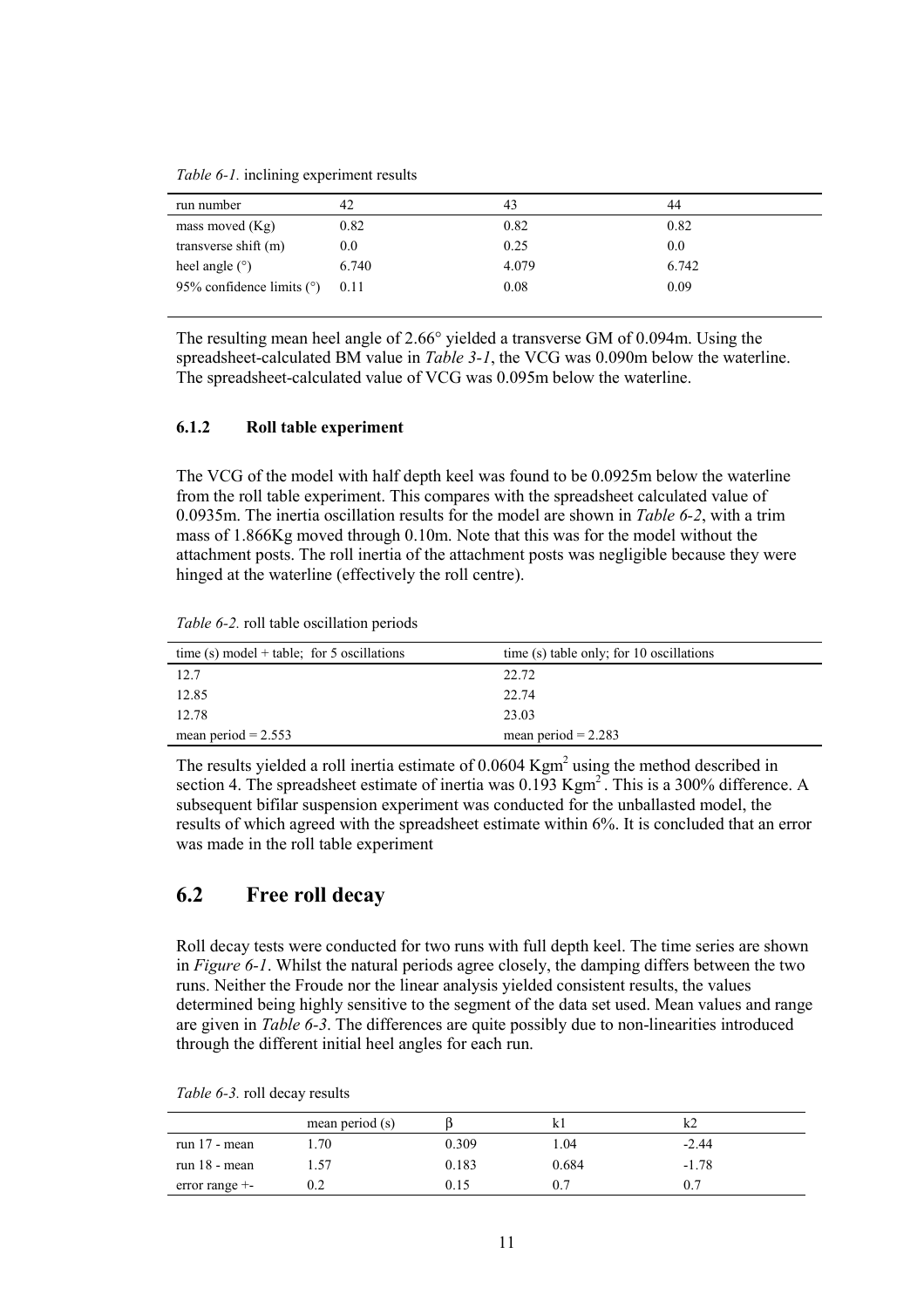<span id="page-12-0"></span>

*Figure 6-1.* roll decay time series

### **6.3 Wave field variation**

Before the model and attachment rig were installed, two consecutive runs were taken with the 5 wave probe array in waves of frequency 1Hz and nominal amplitude 0.02m. On the second run an additional probe was mounted near the basin sidewall. This was the probe from which wave measurements were taken when the model was in place. The spatial variation of the surface elevation standard deviations across the basin is shown in *Figure 6-2*.



*Figure 6-2.* spatial variation of waves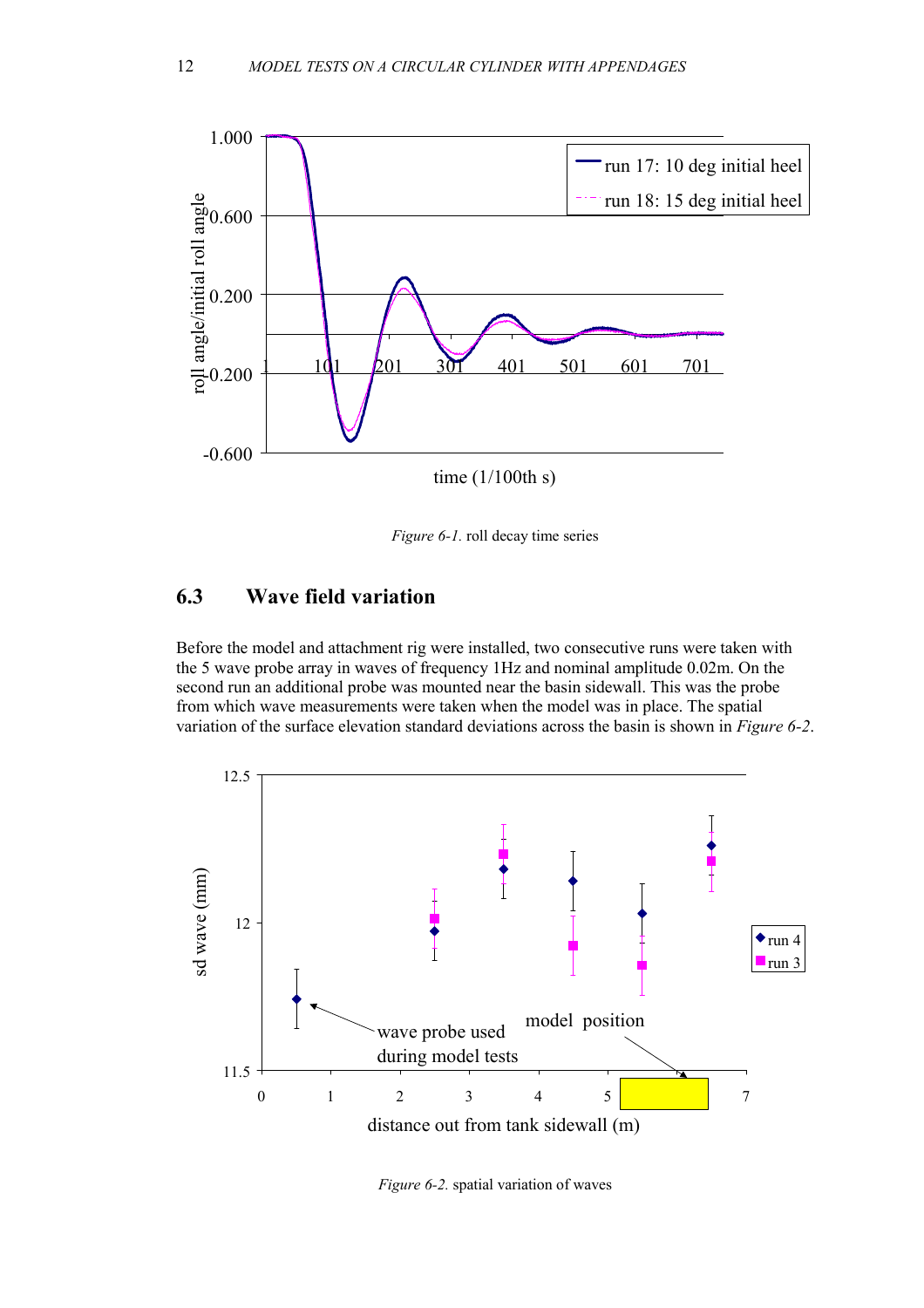The error bars represent the range of standard deviations of data taken from 7 different samples of the time series. The spatial variations impacted on the results in two ways:

- The attenuation of the wave amplitude at the probe used for the model experiments is not well described. This introduces uncertainty in the repeatability of the tests at a later date, particularly if a different facility were used.
- The wave amplitude varied significantly over the length of the model.

The temporal variation of the waves was a function of frequency, as evident from *F[igure 6-3](#page-14-0)* and *Fi[gure 6-4](#page-14-0)*.The wave ramp up period is evident in approximately the first 5 seconds of data in *[Figure 6-3](#page-14-0)* and the influence of reflected waves can be seen from approximately 12 seconds into the data of *Fi[gure 6-4](#page-14-0)*. It became evident from these data sets that 0.5 Hz was the lowest practicable frequency if the time variations were to be kept within acceptable limits and the data set was to contain a sufficient number of cycles before reflected waves arrived at the probe. Even within these constraints, the amplitude varied by 4% at a wave frequency of 0.8 Hz and as much as 14% at a wave frequency of 0.5 Hz. The standard deviations varied by 1% and 2.7% respectively. The temporal variation of wave elevation had significant impact on the motions data processing techniques, as described in section [6.4.](#page-14-0) 

The ramp up process of the wavemaker may have contained low frequency components. When these low frequencies were reflected off the beach and back to the wavemaker, they resulted in low frequency variation of the water depth at the wavemaker. This could have caused amplitude modulation if the stroke amplitude of the wavemaker required to generate a particular wave amplitude was a function of water depth at the wavemaker.

A frequent cause of temporal variation is the presence of standing waves. However, this does not result in amplitude modulation, rather it introduces a low frequency component. For completeness, the seiching frequencies of the basin were calculated as follows:

For shallow water waves the natural seiching period of a closed basin is

$$
T = \frac{n\sqrt{gd}}{2L}
$$
 (Pond & Pickard 1983)

where

- $T = period$
- $n =$  integer  $1,2,3...$
- $d =$ basin depth
- $L =$  basin length

The effective length of the basin from the wavemaker face to the end wall was 30m, yielding natural periods of 23s, 11.5s etc. The presence of the beach may have reduced these periods slightly.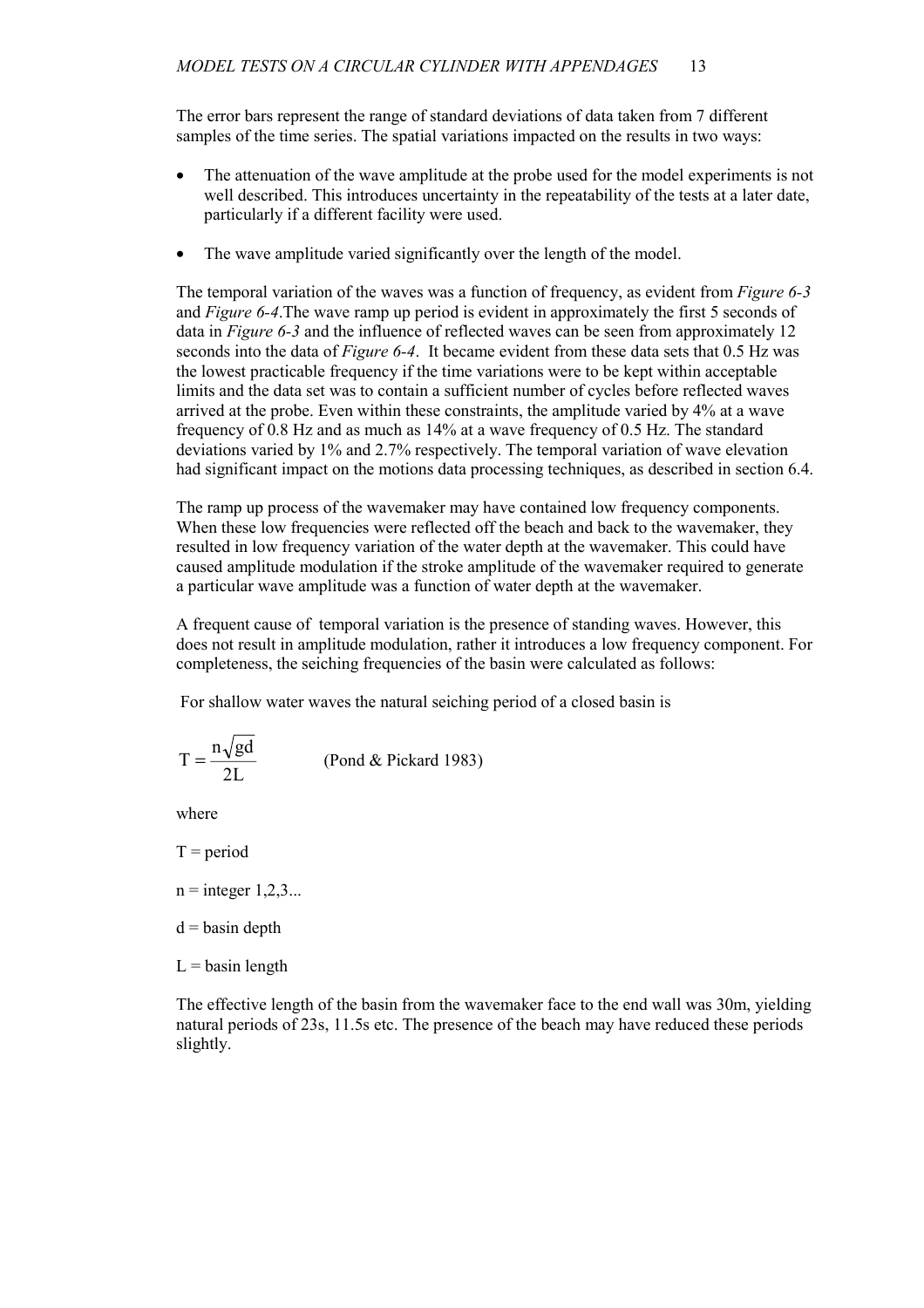<span id="page-14-0"></span>

time (1/100th sec)





*Figure 6-4.* time variation of waves - 0.5 Hz

# **6.4 Motions data processing**

It was evident from the variation of the wave field that the motions data required particularly careful processing if errors were to be kept within acceptable bounds. The frequency programmed into the wavemaker software was found to be correct to within +- 0.5%, so the main issue was surface elevation. Spatial variation was accounted for by calculating a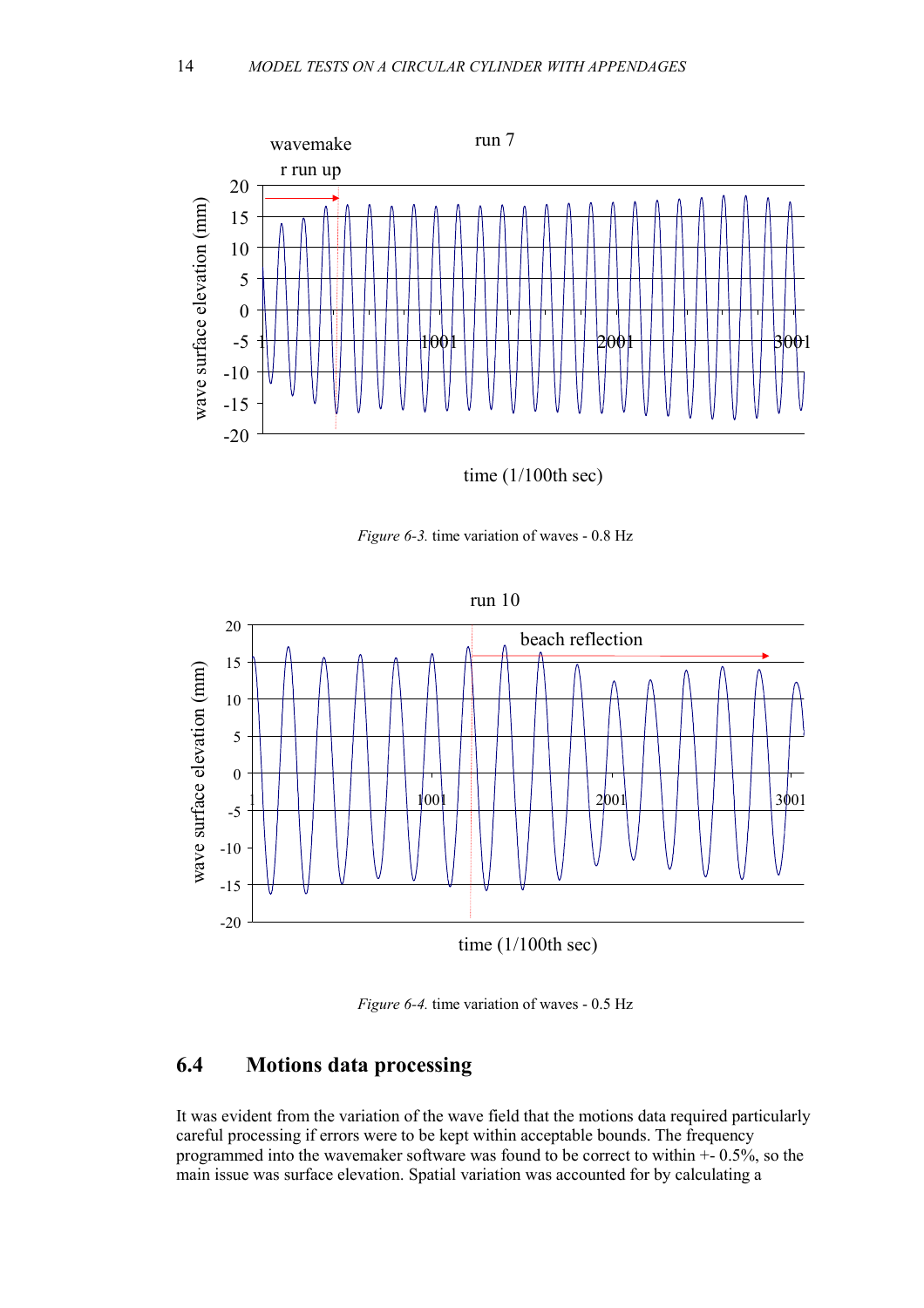<span id="page-15-0"></span>correction factor from the standard deviations, to determine the wave surface elevation at the model from the measurements taken at the side probe. This did not necessarily take into account the influence of the attachment rig on the wave field, nor did it allow for the possibility of the attenuation factor varying with wave frequency or amplitude.

Temporal variation of the waves was dealt with more thoroughly. Firstly, the captured data set had to extend from the end of the wave ramp-up period to the arrival of the refleced waves. The sample length was set at 30 seconds to achieve this. The raw data were calibrated then mean subtracted. The attenuation factor was applied to the wave probe signal and it was then phase shifted to account for the downstream separation between the probe and the model, using full intermediate depth linear wave theory. The required data segment was then chosen interactively from graphical inspection of both the wave and roll motion data, in an attempt to exclude the ramp up and reflection effects. The selected data set was then reduced to the nearest number of integer cycles and the standard deviation was calculated. Standard deviations were then used throughout any subsequent processing. Amplitudes were calculated (for display purposes only) from the standard deviation by assuming the signal was sinusoidal.

The motion phases were calculated from the complex transfer function. This was checked firstly against the argument at the peak value of the real part of the ratio of Fourier transformed output and input signals, secondly against the positions of the signal peaks in the time series.

# **6.5 Linearity of roll with respect to wave amplitude**



Tests were conducted with the full depth keel in beam seas for three nominal wave amplitudes over a range of frequencies. The results are shown in *Figure 6-5* and *[Figure 6-6](#page-16-0)*, .

wave amplitude (mm)

*Figure 6-5.* effect of wave amplitude on roll response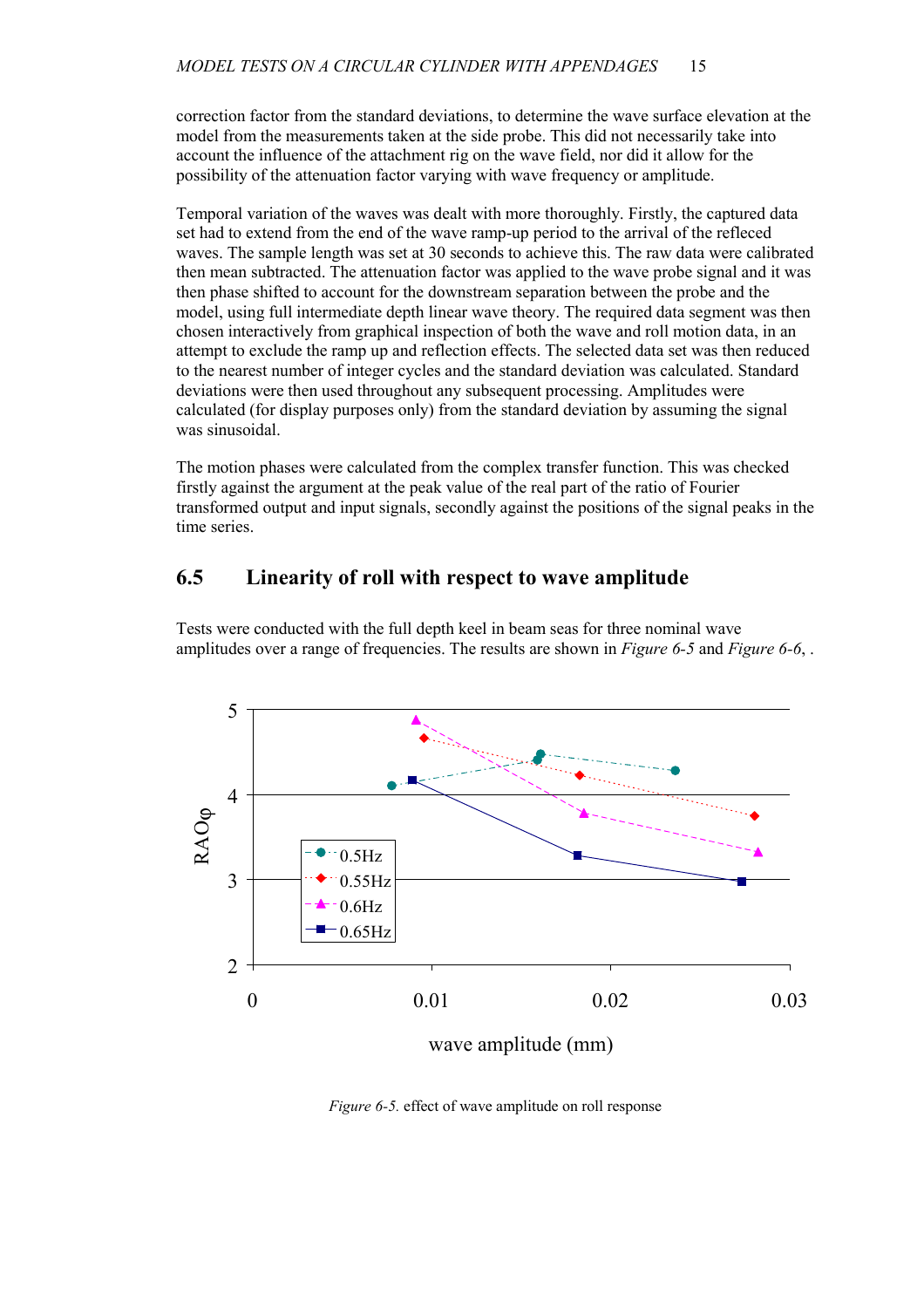<span id="page-16-0"></span>

*Figure 6-6.* effect of wave amplitude on roll phase

The results are not unexpected, as roll motion of appended vessels is usually non-linear (Robinson & Stoddart 1987), (Spouge 1991).

### **6.6 Effect of appendages on roll**

The influence of appendage configuration is shown in figures *F[igure 6-7](#page-17-0)* and *[Figure 6-8](#page-17-0)*. The latter is the same data presented in non-dimensional form, using

$$
w=\omega\sqrt{\frac{B}{g}}
$$

and

$$
RAO\varphi = \frac{\varphi_s}{k\varsigma_s}
$$

where:

 $\omega$  = wave radial frequency

 $B$  = waterline beam

- $g =$  acceleration due to gravity
- $\zeta_s$  = surface elevation standard deviation
- $\varphi_s$  = roll angle standard deviation

 $k$  = wave number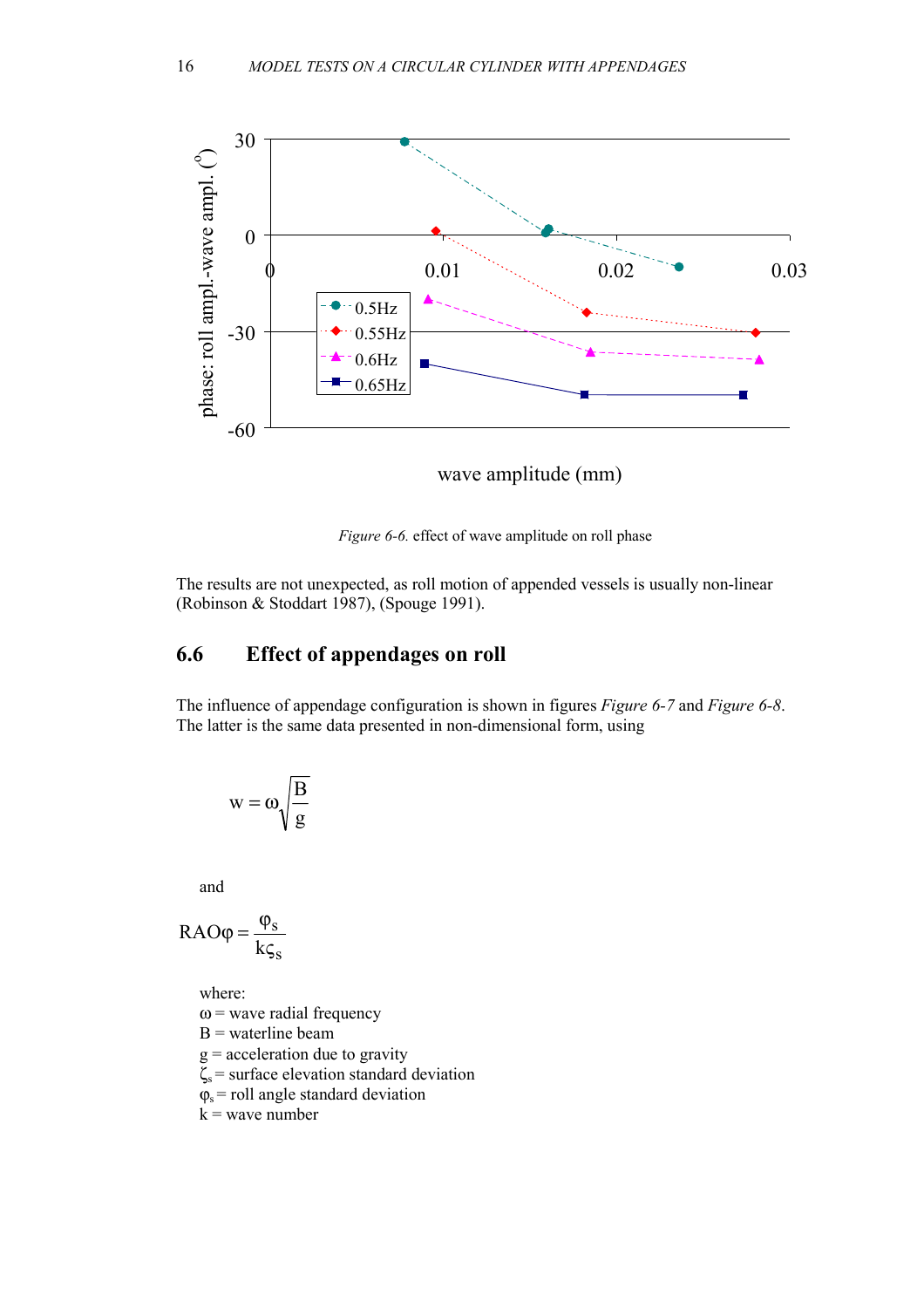<span id="page-17-0"></span>

*Figure 6-7.* effect of appendages on roll amplitude



*Figure 6-8.* effect of appendages on roll amplitude - non-dimensional display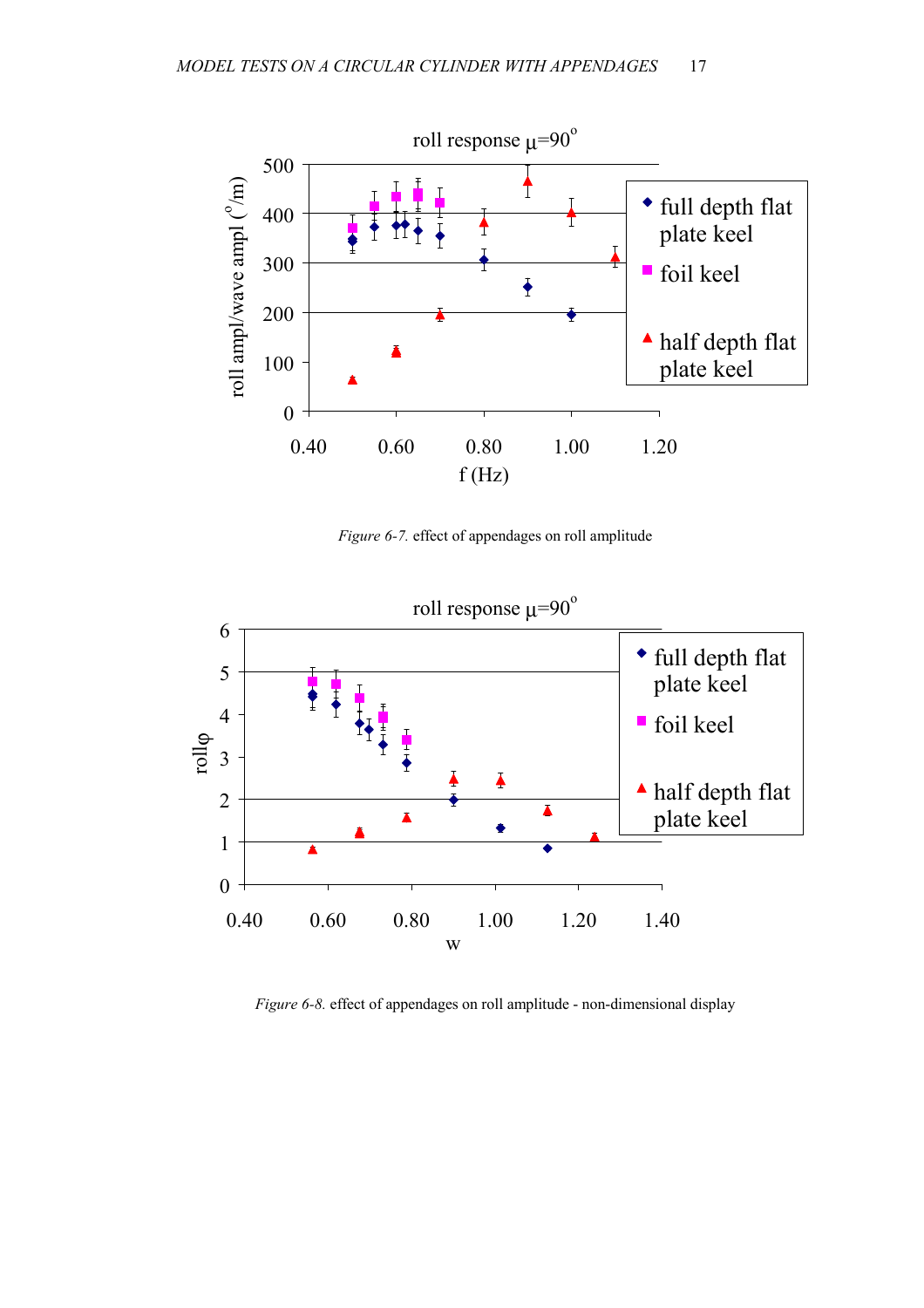<span id="page-18-0"></span>

*Figure 6-9.* effect of appendages on roll phase

#### **6.6.1 Frequency of peak response**

The non-dimensional presentation of the results shows that the frequency of peak response for the full depth and aerofoil keels was at or possibly below the lowest frequency used in these tests. The peak frequency from a range of sources is shown in *Table 6-4*.

| source: (Hz) | full depth keel | aerofoil keel | half depth keel |
|--------------|-----------------|---------------|-----------------|
| <b>RAO</b>   | 0.5             | 0.5           | 0.85            |
| amplitude    | 0.62            | 0.62          | 0.9             |
| phase        | 0.5             | 0.52          | 0.8             |
| free decay   | $0.59 - 0.64$   |               |                 |

*Table 6-4.* comparison of peak frequencies (Hz)

The RAO value is from the dimensionless plot (*[Figure 6-8](#page-17-0)*), the amplitude value is from the dimensional plot (*F[igure 6-7](#page-17-0)*). The phase angle at resonance for a lightly damped single dof system is 90° between input and output. For a rolling vessel , this corresponds to the phase between the wave slope and the roll angle. *Figure 6-9* shows phase between roll motion and wave amplitude, which is 90° lagged from wave slope. Therefore resonance occurs at a phase of 180° in this plot .

For the full depth keel, the frequency of peak response from the RAO and phase sources agree well. This contrasts with the natural frequency in the free decay tests. The peak amplitude occurs at the resonant frequency of the free decay tests. The values for the aerofoil follow those of the full depth keel. The values from the various sources for the half-depth keel are in closer agreement with one another.

Two observations are made: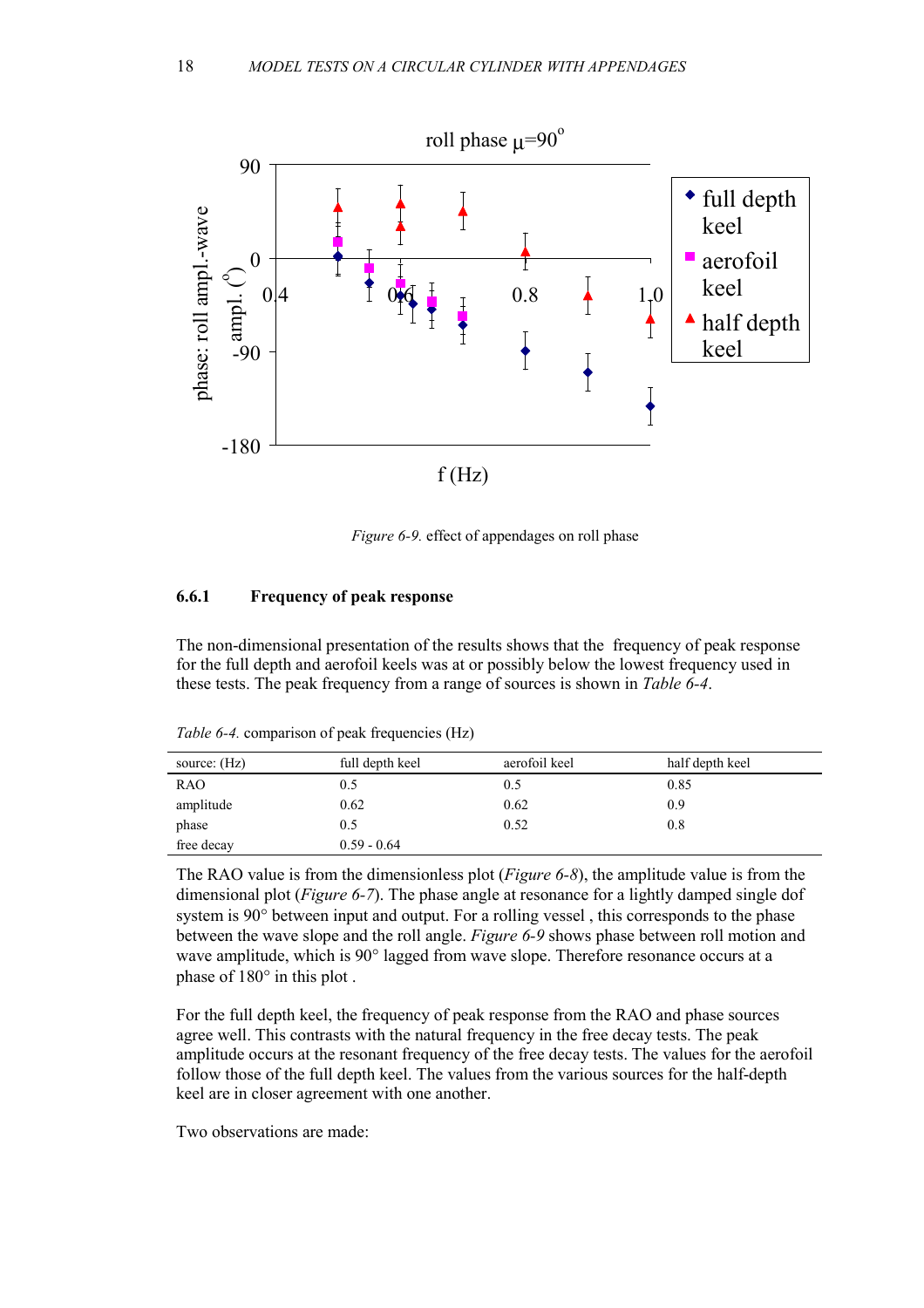<span id="page-19-0"></span>The difference in peak frequency between the half depth and full depth keels is considerable, and is most likely attributable to a very large added inertia change. This might also be linked to a sea bed effect, though the keel clearance is large (>30% of water depth).

The discrepancies between the frequency of peak response in waves and that found in the free decay tests is not so readily explained. The forcing function varies with frequency, so the resonant frequency is not necessarily the frequency of peak response. The resonant frequency is often amplitude dependent for non linear motions, and the roll amplitudes in the free decay tests were lower than for the wave tests near resonance. However, the tests conducted at different wave amplitudes do not reveal any significant shift in resonant frequency (*F[igure 6-5](#page-15-0)*).

#### **6.6.2 Damping**

The damping of the aerofoil keel is typically 12% greater than for the (flat plate) full depth keel. This may be a result of changes in vortex generation round the aerofoil keel due to the rounded edges, particularly the leading edge. The non dimensional plot of *Fi[gure 6-8](#page-17-0)* shows that the dimensionless response amplitude of the half depth keel is approximately twice that of the full depth keel. This is counter-intuitive and is quite probably a consequence of the different peak frequencies. The wave force at a particular frequency will most likely be different for the two keels, owing to the difference in lateral area and draft. This makes comparison difficult. The dimensional plot of *F[igure 6-7](#page-17-0)* shows the peak roll response for the half depth keel to be approximately 20% higher than for the full depth keel, albeit at a different wave frequency. This result may be explained by some combination of :

- the reduction of edge length, hence reduction in vortex-induced damping, for the half depth keel compared with the full depth keel;
- the change in wave force due to the reduced keel draft.

If the results are placed in the context of a full scale yacht rolling at anchor, then for a constant wave amplitude spectrum the full depth keel will roll less than the half depth keel, whereas for a constant wave slope spectrum the opposite is true.

# **6.7 Effect of wave heading on roll**

Both the full depth keel and the half depth keel were tested at wave headings of 90° and 120°, at nominal wave amplitude 0.02m. The results are shown in *[Figure 6-10](#page-20-0)* to *F[igure](#page-21-0)  [6-13](#page-21-0)*. These are in broad agreement with the output from the Simple Roll Model and with experiments on other hull forms (Bhattacharyya 1978), and contrasts with the findings from the full scale trials (Klaka 2000). This supports the hypothesis that the directional spread of waves in the full scale trials disguises any effect of wave heading, though the effect of yaw restraint might also be a factor.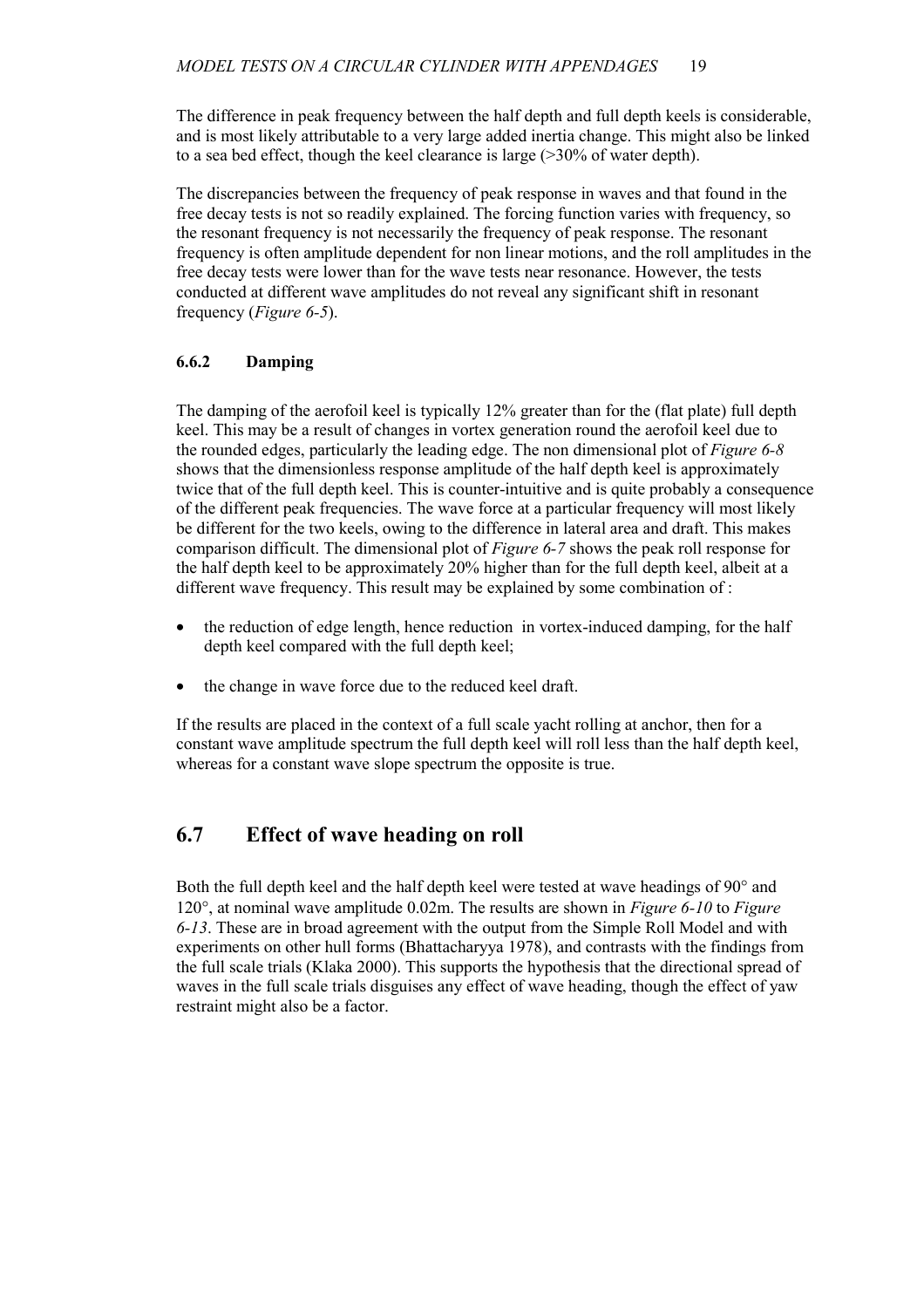<span id="page-20-0"></span>

*Figure 6-10.* effect of wave heading on roll amplitude - full depth keel



*Figure 6-11.* Effect of wave heading on roll amplitude - half depth keel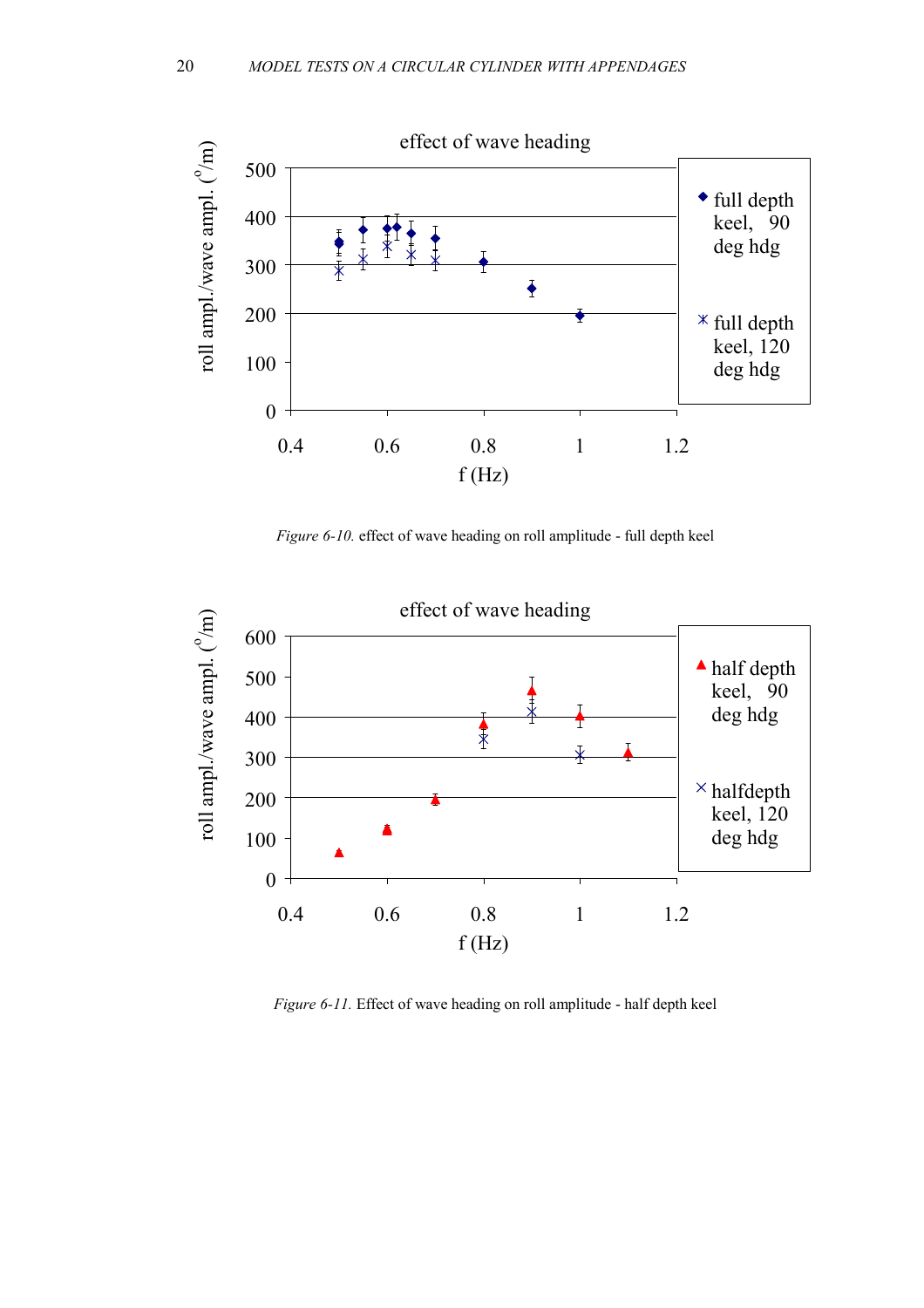<span id="page-21-0"></span>

*Figure 6-12.* effect of wave heading on roll phase - full depth keel



*Figure 6-13.* effect of wave heading on roll phase - half depth keel

### **6.8 Heave and pitch motions**

The heave and pitch RAOs for the full keel are shown in *F[igure 6-14](#page-22-0)* and *[Figure 6-15](#page-22-0)* at both 90° and 120° heading. The corresponding phase angles are shown in *[Figure 6-16](#page-23-0)* and *[Figure 6-17](#page-23-0).* The pitch data at 90° in particular are subject to very large percentage errors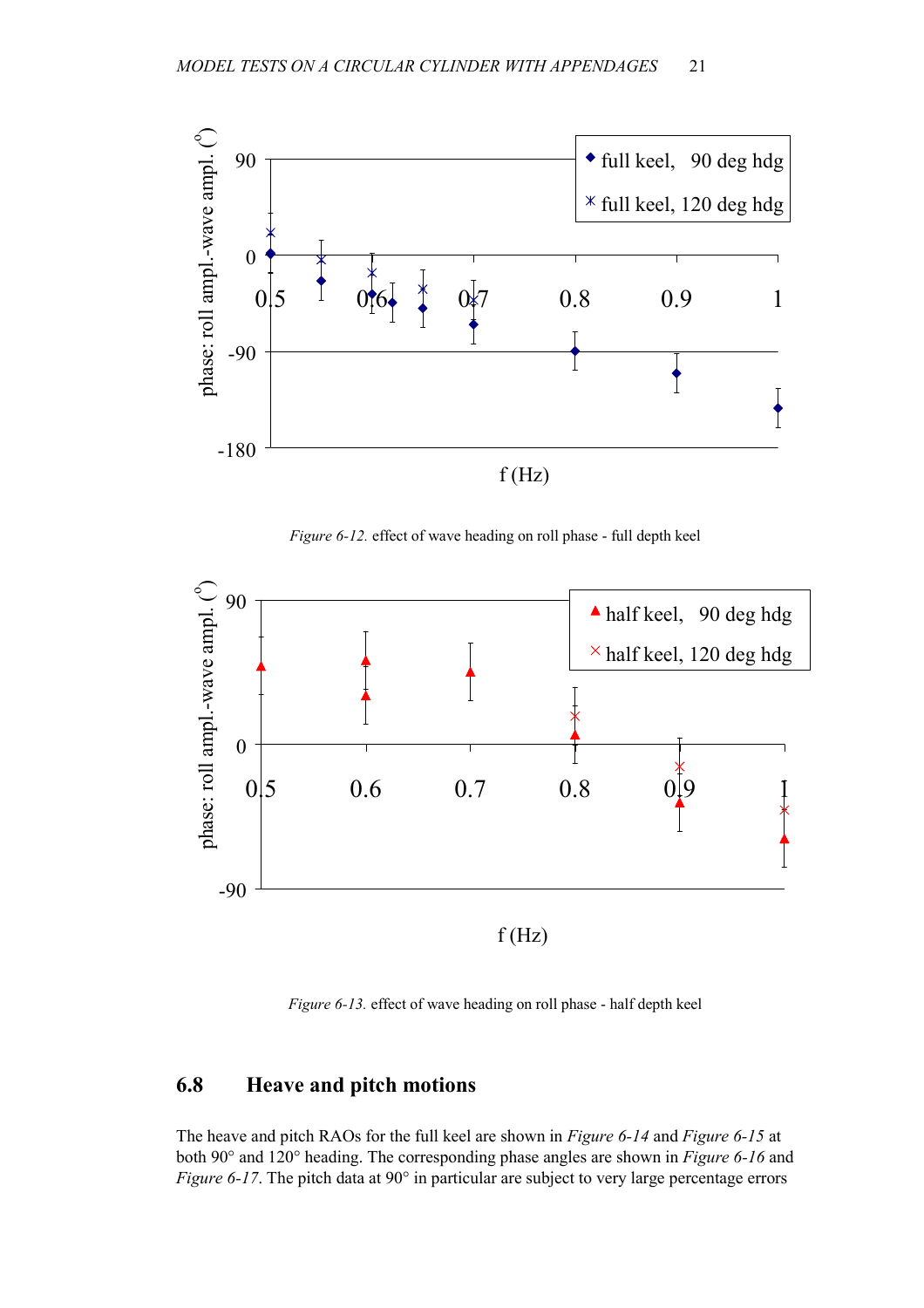<span id="page-22-0"></span>due to the very small motion amplitudes. The results for the other keel configurations are similar. All the results are well behaved in so much as the heave RAO is close to unity at low frequencies while the pitch RAO is negligible in beam seas, increasing in oblique seas. The heave resonant frequency is at some value greater than 1Hz.



*Figure 6-14.* heave RAO - full keel



*Figure 6-15.* pitch RAO - full keel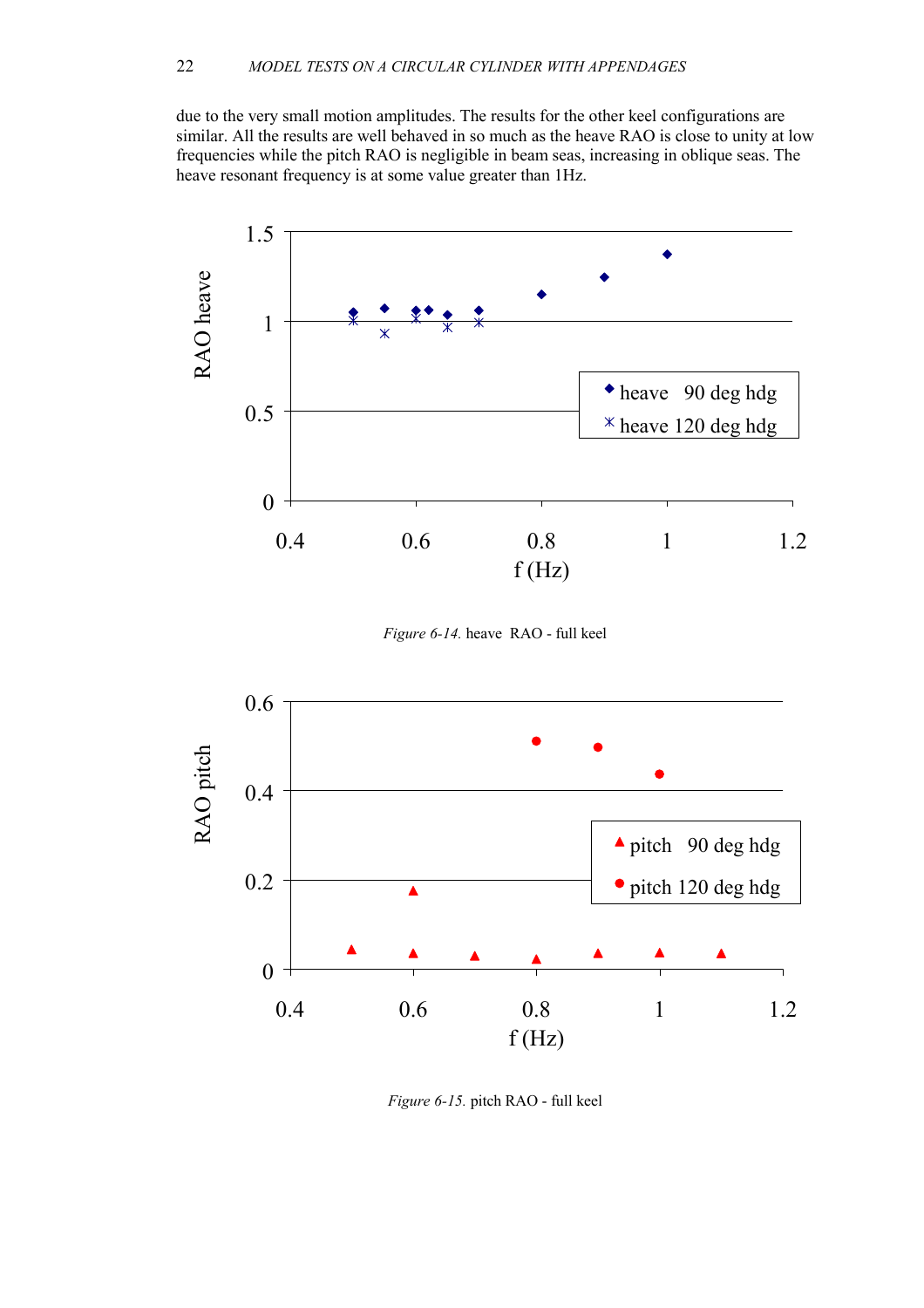<span id="page-23-0"></span>

*Figure 6-16.* heave phase - full keel



*Figure 6-17.* pitch phase - full keel

# 7 CONCLUSIONS AND RECOMMENDATIONS

The inclining experiment and roll table measurement yielded VCG positions in good agreement. The roll table measurement of mass moment of inertia was incorrect. This should be investigated by a sensitivity study of bearing friction and model alignment.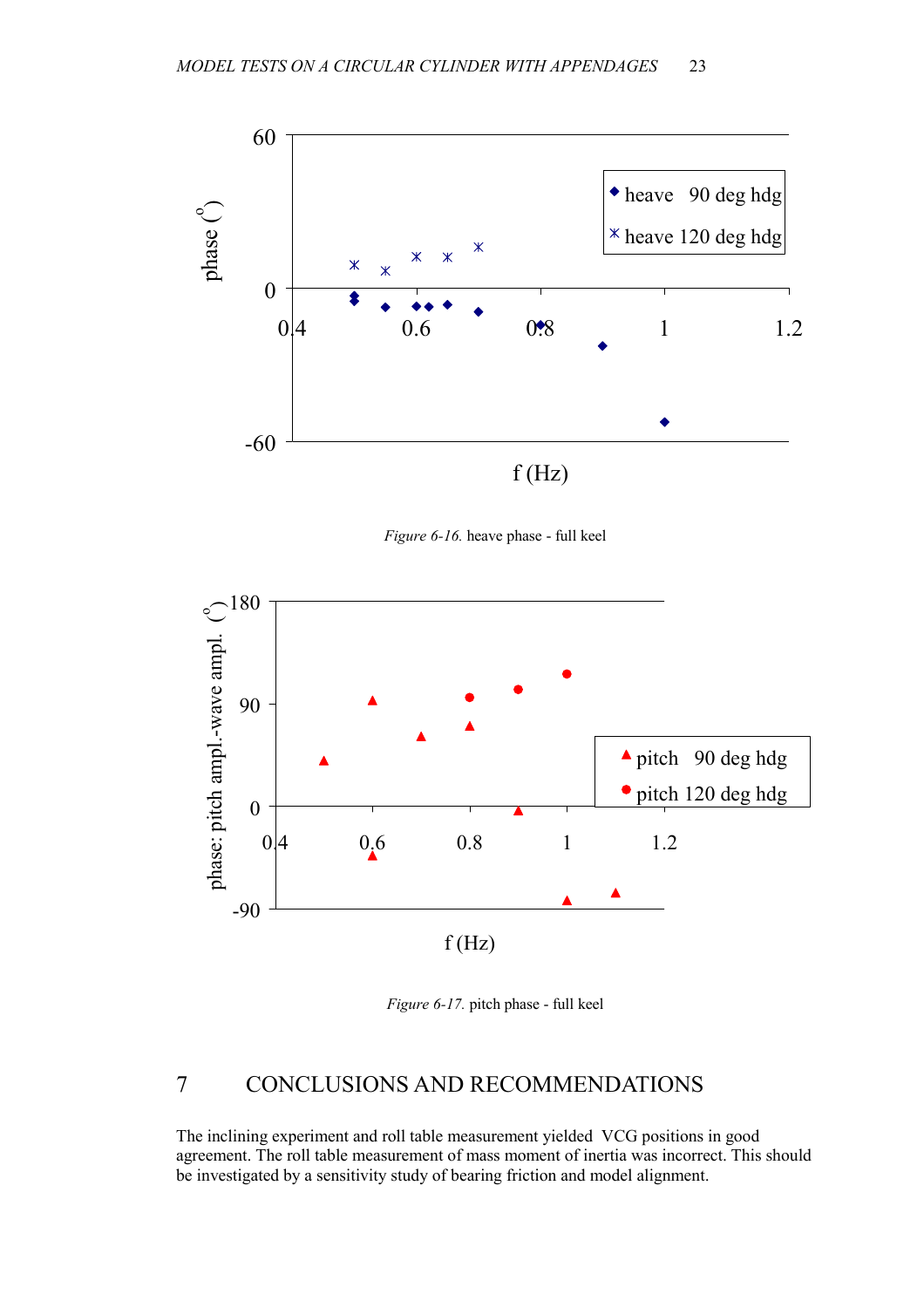<span id="page-24-0"></span>The free roll decay experiments should prove useful for comparison with numerical simulation of unforced roll motion and provided validation data for similar experiments. It is recommended that such experiments be conducted in the CMST acoustics tank.

The wave field exhibited spatial and temporal variations, which required consideration during the processing of the motions measurements. It is recommended that both longitudinal and transverse wave cuts be taken in regular waves over a range of frequencies and amplitudes, prior to further experiments of this sort being conducted at the facility. The influence of the rig attachment system on the wave field should be similarly investigated. The above notwithstanding, the data processing procedure used reduced the influence of temporal wave variation to acceptable levels. There was insufficient information to draw a similar conclusion regarding spatial variation effects.

The roll motion was non-linear with respect to wave amplitude.

The aerofoil keel exhibited slightly less damping than the flat plate keel, with a similar peak response frequency. The half depth keel exhibited a 50% higher peak response frequency than the full depth keel. This difference made comparison of damping effect between the two keels ambiguous. It is recommended that the cause of the difference be investigated, first by numerical estimates of the added inertia, secondly by numerical or experimental estimates of bottom effects on the appendage flow.

The influence of wave heading predicted by numerical methods is supported. The absence of this influence in full scale trials should be investigated further.

End effects on the model should be investigated. This could be initiated by deploying the model with and without the hemispherical ends.

# 8 REFERENCES

Bhattacharyya, R. 1978, *Dynamics of marine vehicles*, John Wiley and sons, New York.

Klaka, K. 2000, *Response of a vessel to waves at zero ship speed: preliminary full scale experiments*, Centre for Marine Science & Technology, Curtin University, Perth, 2000-21.

Lewis, E. V. 1989, *Principles of Naval Architecture*, Society of Naval Architects and Marine Engineers, Jersey City.

O'Dea, J., Powers, E. & Zselecsky, J. 1992, 'Experimental determination of nonlinearities in vertical plane ship motions', in *19th Symposium on Naval Hydrodynamics*, National Academy Press, USA, Seoul, Korea, pp. 73-92.

Pond, S. & Pickard, G. L. 1983, *Introductory dynamical oceanography,* 2nd edn, Pergamon Press, Oxford.

Robinson, R. W. & Stoddart, A. W. 1987, 'An engineering assessment of the role on nonlinearities in transportation barge roll response', *The Naval Architect* no. July/August, pp. 65- 79.

Spouge, J. R. 1991, 'Non-linear roll damping measurements', *Transactions Royal Institution of Naval Architects,* vol. 133, no. B, pp. 319-332.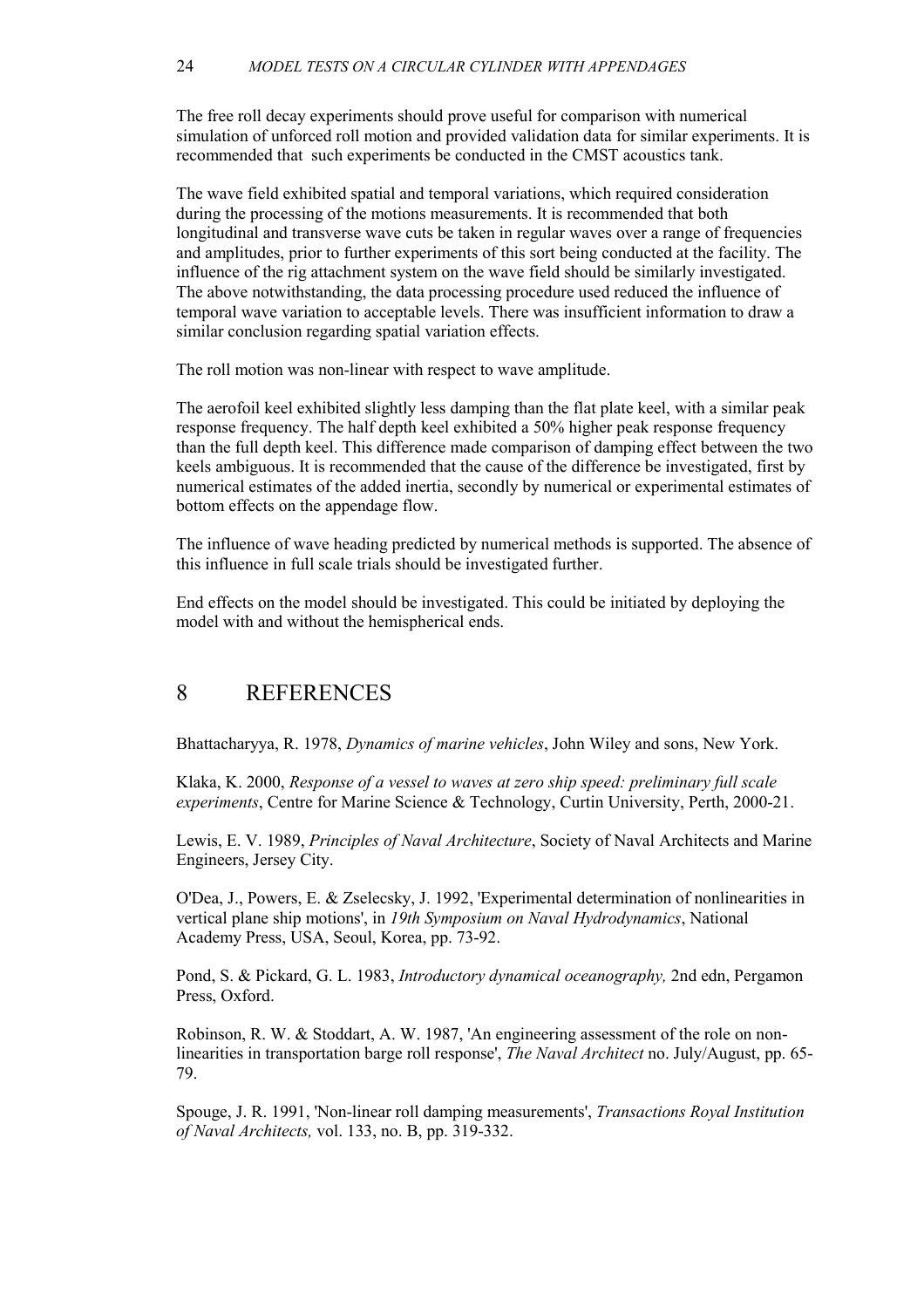# **Appendix A: Experimental Log**

| run<br>no.     | date/time     | wave<br>freq<br>(Hz) | wave ampl<br>(m) | calibration<br>file | wave maker<br>file | comment                   |
|----------------|---------------|----------------------|------------------|---------------------|--------------------|---------------------------|
|                | 1922 18/06/01 | 1.0                  | 0.2              | dacal1              | kk2                | waves $*10$ too big!      |
| $\mathfrak{D}$ | 2005          | 1.0                  | 0.02             | dacal1              | kk3                |                           |
|                |               |                      |                  |                     |                    | increase Tsample to 30sec |
|                | 1014 20/06/01 | 1.0                  | 0.02             | dacal <sub>2</sub>  | kk3                | repeat r2                 |
| 4              | 1633          | 1.0                  | 0.02             | dacal3              | kk3                | added 6th probe           |

*Table 8-1.* Run log - wave runs - no model

*Table 8-2.* Run log - full keel, 90 degrees wave heading

| run<br>no. | date/time             | wave<br>freq<br>(Hz) | wave ampl<br>(m) | calibration<br>file | wave maker<br>file | comment                                   |
|------------|-----------------------|----------------------|------------------|---------------------|--------------------|-------------------------------------------|
| 5          | 1535 20/06/01         | $\mathbf{1}$         | 0.02             | dacal4              |                    |                                           |
| 6          | 1555                  | 0.9                  | 0.02             | dacal4              |                    |                                           |
| 7          | 1617                  | 0.8                  | 0.02             | dacal4              | kk5                |                                           |
| 8          | 1640                  | 0.7                  | 0.02             | dacal4              | kk6                |                                           |
| 9          | 1701                  | 0.6                  | 0.02             | dacal4              | kk7                |                                           |
| 10         | 1720                  | 0.5                  | 0.02             | dacal4              | kk8                | 1st photo in waves                        |
| 11         | 1800                  | 0.65                 | 0.02             | dacal4              | kk9                |                                           |
|            | 1830                  |                      |                  |                     |                    | recalibrate ch1; it was jumpy<br>in R9,10 |
| 12         | 1852                  | 0.5                  | 0.02             | dcal5               | kk8                | repeat of R10                             |
| 13         | 1912                  | 0.55                 | 0.02             | dcal5               | kk10               |                                           |
| 14         | 1933                  | 0.62                 | 0.02             | dcal5               | kk11               |                                           |
| 15         | 1955                  | 0.8                  | 0.01             | dcal5               | kk12               | ripples                                   |
| 16         | 2015                  | 0.7                  | 0.01             | dcal5               | kk13               | ripples                                   |
|            | 0818 21/06/01<br>0930 |                      |                  |                     |                    | water temp 15 deg C<br>recalibrated       |
| 17         | 0955                  | $\boldsymbol{0}$     | $\boldsymbol{0}$ | dcal6               |                    | free decay test                           |
| 18         | 0958                  | $\boldsymbol{0}$     | $\boldsymbol{0}$ | dcal6               |                    | free decay test                           |
| 19         | 1020                  | 0.5                  | 0.01             | dcal6               | kk14               |                                           |
| 20         | 1040                  | 0.55                 | 0.01             | dcal6               | kk15               | good waves are first ones                 |
| 21         | 1102                  | 0.6                  | 0.01             | dcal6               | kk16               |                                           |
| 22         | 1120                  | 0.65                 | 0.01             | dcal6               | kk17               |                                           |
| 23         | 1137                  | 0.5                  | 0.03             | dcal6               | kk18               |                                           |
| 24         | 1200                  | 0.55                 | 0.03             | dcal6               | kk19               |                                           |
| 25         | 1310                  | 0.65                 | 0.03             | dcal6               | kk20               | 2nd video (after wavemaker<br>views)      |
| 26         | 1328                  | 0.6                  | 0.03             | dcal6               | kk21               |                                           |

*Table 8-3.* Run log - foil keel, 90 degree wave heading

| run no. | date/time     | wave<br>freq<br>(Hz) | wave ampl<br>(m) | calibration<br>file | wave<br>maker file | comment |
|---------|---------------|----------------------|------------------|---------------------|--------------------|---------|
| 27      | 1500 21/06/01 | 0.6                  | 0.02             | dcal <sub>6</sub>   | kk7                | c/fr9   |
| 28      | 1520          | 0.5                  | 0.02             | dcal <sub>6</sub>   | kk8                | c/fr10  |